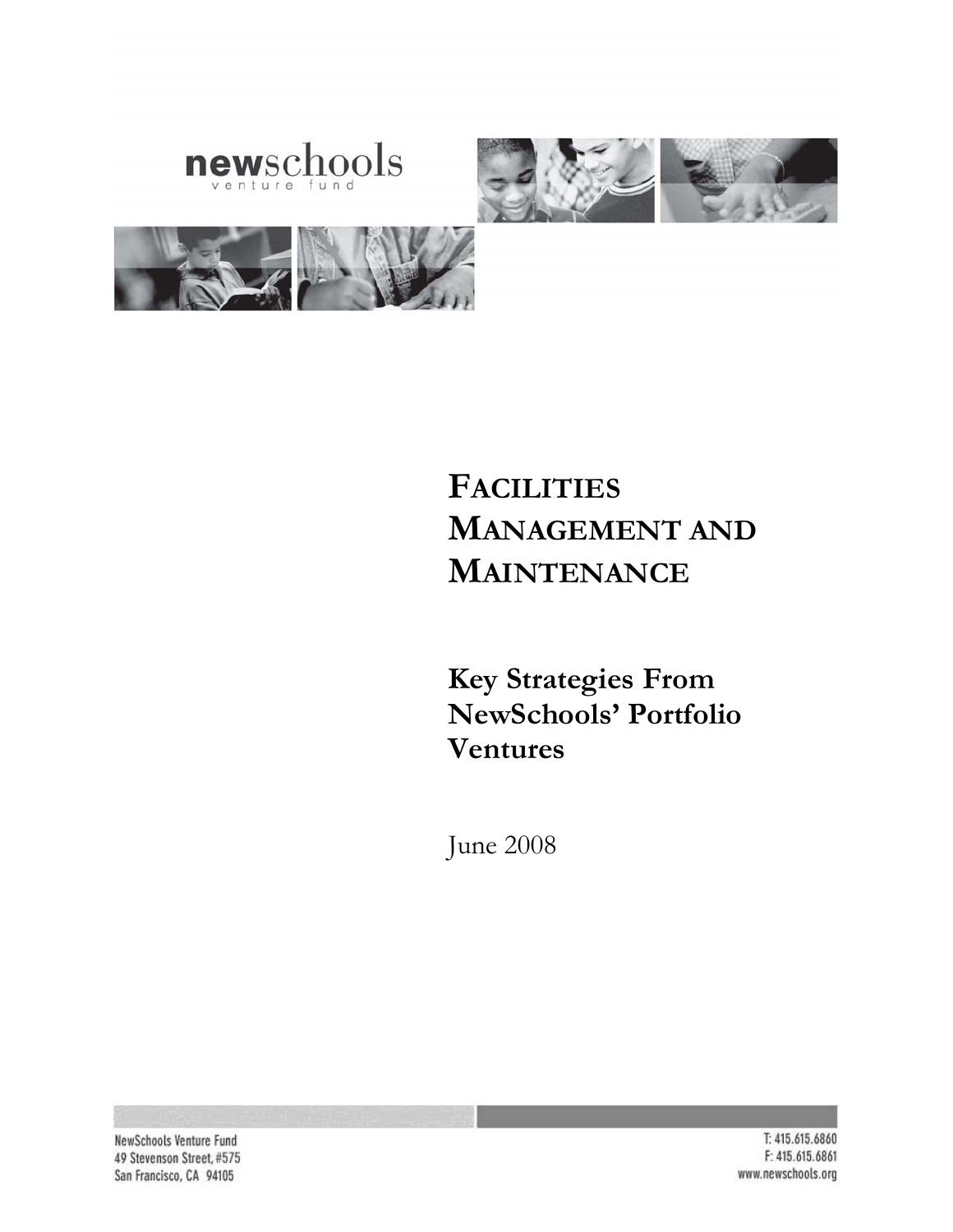### **TABLE OF CONTENTS**

| $\label{prop:nonlinear} \textbf{Introduction} \textcolor{red}{\textbf{.\textbf{1}}}\textbf{.\textbf{1}} \textbf{.} \textbf{.} \textbf{.} \textbf{.} \textbf{.} \textbf{.} \textbf{.} \textbf{.} \textbf{.} \textbf{.} \textbf{.} \textbf{.} \textbf{.} \textbf{.} \textbf{.} \textbf{.} \textbf{.} \textbf{.} \textbf{.} \textbf{.} \textbf{.} \textbf{.} \textbf{.} \textbf{.} \textbf{.} \textbf{.} \textbf{.} \textbf{.} \textbf{.} \textbf{.}$ |  |
|----------------------------------------------------------------------------------------------------------------------------------------------------------------------------------------------------------------------------------------------------------------------------------------------------------------------------------------------------------------------------------------------------------------------------------------------------|--|
|                                                                                                                                                                                                                                                                                                                                                                                                                                                    |  |
|                                                                                                                                                                                                                                                                                                                                                                                                                                                    |  |
|                                                                                                                                                                                                                                                                                                                                                                                                                                                    |  |
|                                                                                                                                                                                                                                                                                                                                                                                                                                                    |  |
|                                                                                                                                                                                                                                                                                                                                                                                                                                                    |  |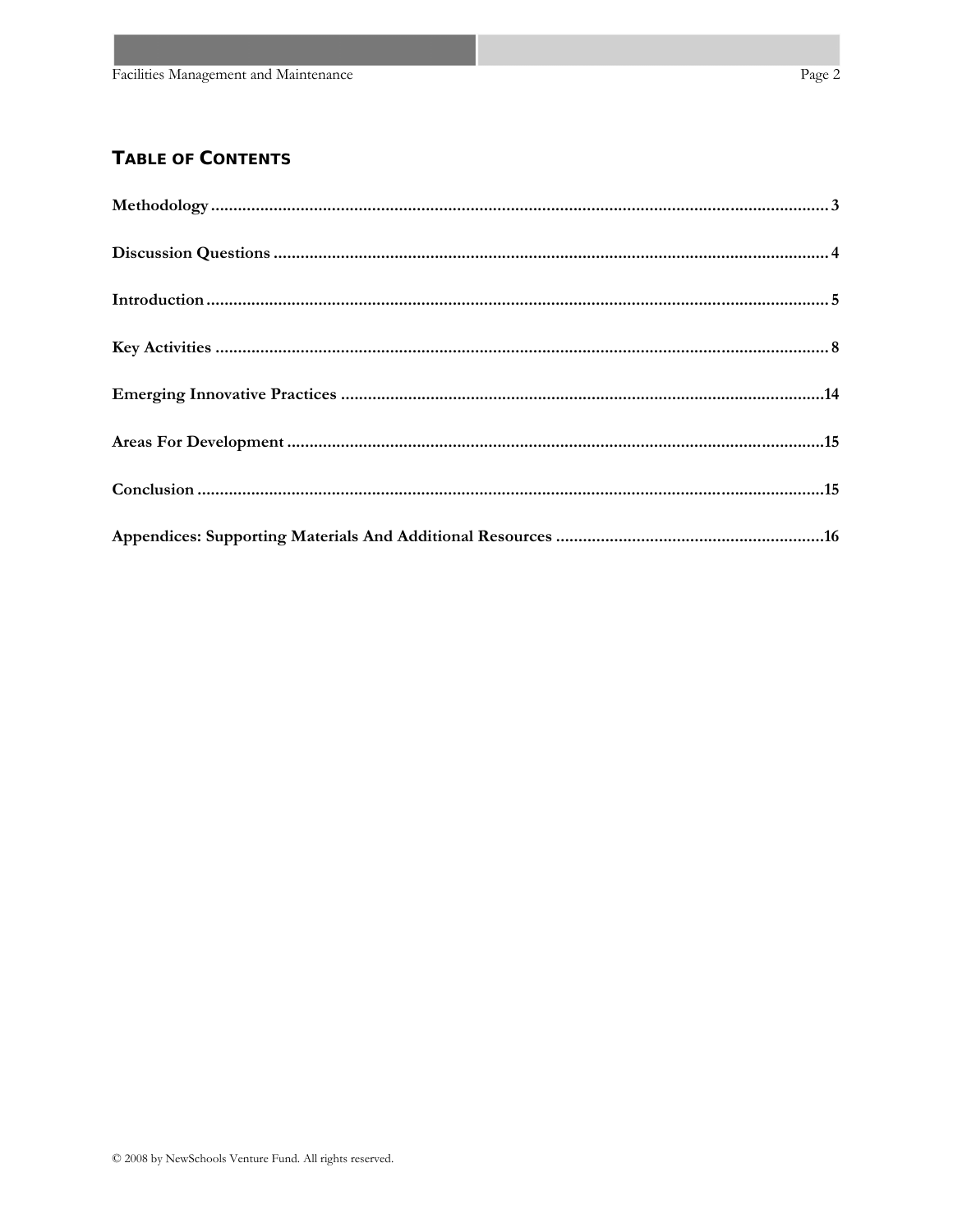<span id="page-2-0"></span>This tool was prepared by NewSchools Venture Fund to document "promising practices" used by our portfolio ventures in a format that could be shared with others in the portfolio. To complete this tool, NewSchools conducted background research on Aspire Public Schools, Lighthouse Academies, and Mastery Charter Schools, and interviewed management teams at each of these organizations with the help of consultant Jim Ford. As a result, NewSchools compiled a variety of practices and approaches that nonprofit charter school management organizations (CMOs) have put in place to manage and maintain their school facilities.

#### **About the Organizations**

Aspire Public Schools (Aspire) is a nonprofit charter management organization (CMO) that establishes and operates public charter schools in California focused on providing low-income urban youth with a highquality education that will prepare them for college. Founded in 1998 to "enrich students' lives and to reshape the public school system," Aspire opened its first two charter schools in 1999 in California's Central Valley and currently operates 21 schools in six counties throughout California that together serve nearly 6,000 students in grades K-12. At scale, Aspire will operate over 60 schools serving more than 20,000 students.

The mission of Lighthouse Academies, Inc. (Lighthouse) is to "prepare students for college through a rigorous arts-infused program." Founded in 2003, Lighthouse is a CMO that currently operates ten campuses in several states and cities, including Chicago, Cleveland, Indianapolis, Gary (Indiana), New York City, and Washington D.C. Together, these schools enroll more than 3,700 students in elementary grades; over time, Lighthouse will grow these schools into college preparatory schools serving grades pre-K-12.

The first high school run by Mastery Charter Schools (Mastery) was founded in 2001 with the mission to "prepare all students for success in higher education and the global economy."A nonprofit charter management organization (CMO), Mastery seeks to create a network of exceptional schools in Philadelphia. Mastery currently operates four high-performing schools in Philadelphia. When it reaches scale, Mastery will operate seven schools serving nearly 4,000 students in grades 7-12.

#### **About NewSchools Venture Fund**

NewSchools Venture Fund is a national nonprofit venture philanthropy firm that seeks to transform public education – particularly for underserved students – by supporting education entrepreneurs and connecting their work to systems change. In order to maximize the impact of its ventures, NewSchools also connects the work of these entrepreneurs with one another and with the broader field through events and publications. By leveraging this collective knowledge, NewSchools' ultimate goal is to empower these entrepreneurs to transform public education so that *all* children have the opportunity to attend a high-quality public school.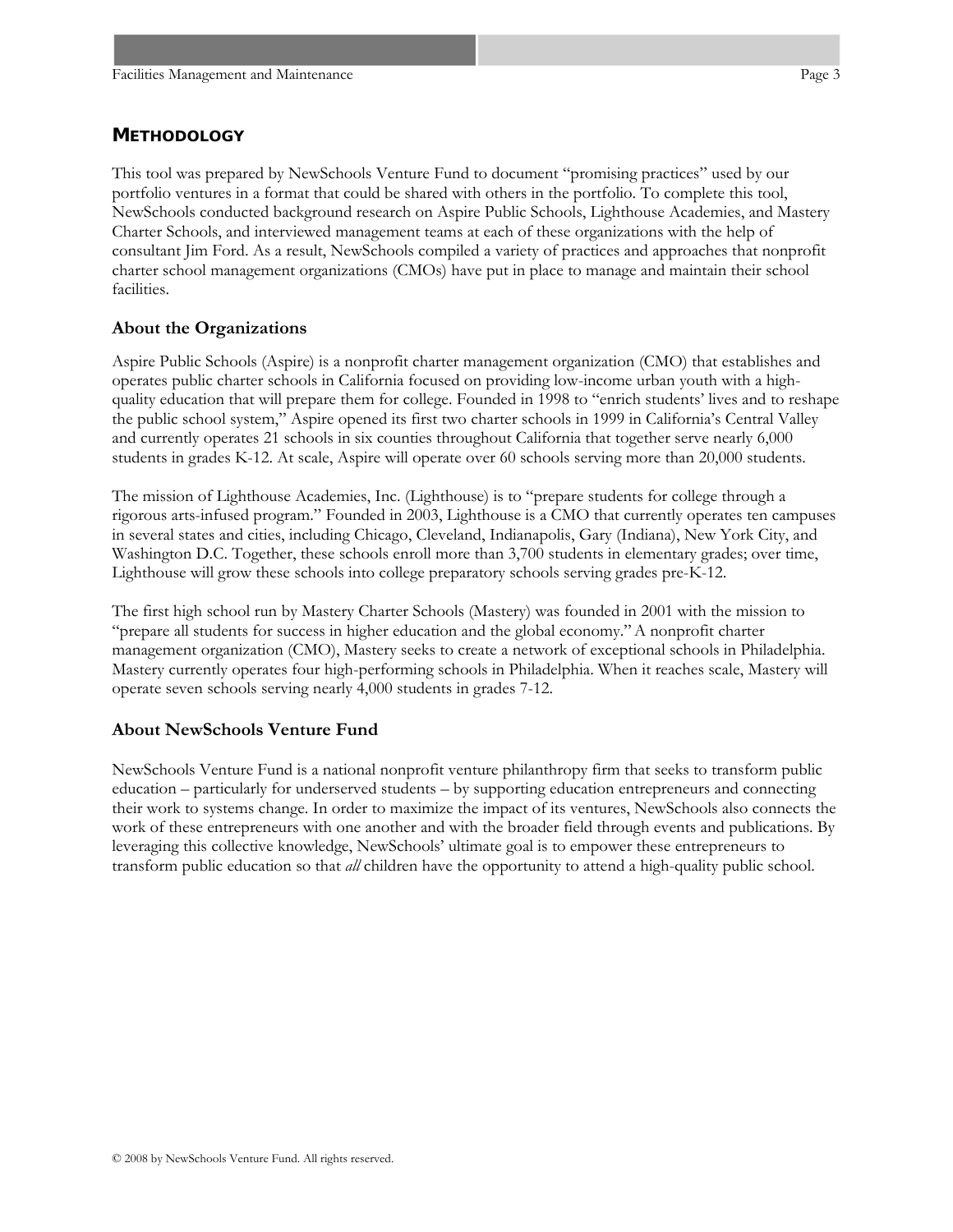#### <span id="page-3-0"></span>**DISCUSSION QUESTIONS**

As you think about how the practices described here apply to your own organization, please consider these questions:

- 1. How does your growth strategy affect your organization's approach to facilities management and maintenance?
- 2. How does ongoing facilities management and maintenance affect your organization's facilities acquisition strategy?
- 3. What key facilities-related hires must a charter management organization (CMO) make? When should these take place?
- 4. What are the benefits and trade-offs that should be considered in determining whether the school site or home office "owns" responsibility for building management and maintenance?
- 5. How are facilities-focused staff members at the school site and in the home office trained and supported?
- 6. What role can technology play in the maintenance of your facilities?
- 7. How should ongoing facilities management and maintenance be integrated into your organizational planning?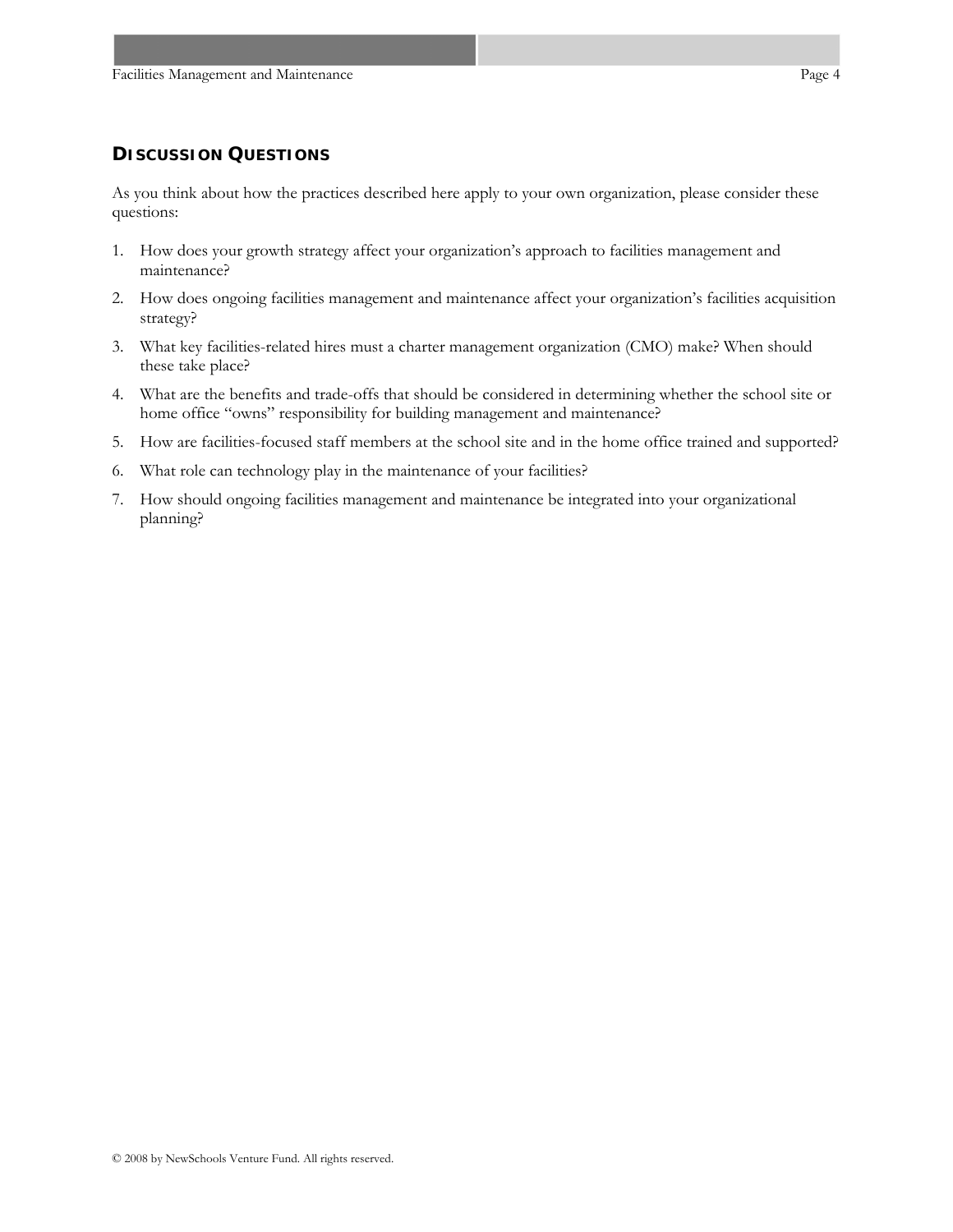#### <span id="page-4-0"></span>**INTRODUCTION**

Charter school management organizations (CMOs) face significant challenges in effectively managing the growing number of facilities in which their schools operate. Increasingly, these nonprofit CMOs – especially those whose objectives include facilities ownership – address the day-to-day needs of maintaining and managing those facilities as part of a broader, organization-wide asset management strategy. Asset management is generally defined as the process of managing and guiding the acquisition, use, and disposal of real estate assets in order to maximize service delivery while also managing risks and costs over the lifespan of that asset. Facilities management and maintenance are integral to effective asset management: sound facilities management practices help a CMO preserve its facilities assets, ensure compliance with leases, and enhance the organization's ability to secure the capital and financing terms it will need to acquire future sites.

While this tool touches on the acquisition of facilities, it focuses mostly on facilities management and maintenance, which is a critical aspect of CMO growth planning and rarely receives enough emphasis and or dedicated capacity. This tool will serve as a resource to CMOs that are looking to design, update, and improve their facilities management and maintenance strategies. The chart below summarizes the components of this complex work, which requires the coordination of many different activities and personnel.

| Elements of Facilities Maintenance & Management |                                                                                                 |                                                                                              |  |  |
|-------------------------------------------------|-------------------------------------------------------------------------------------------------|----------------------------------------------------------------------------------------------|--|--|
|                                                 | Description                                                                                     | <b>Activities</b>                                                                            |  |  |
| Lease<br>agreements                             | Understanding and staying in<br>compliance with lease agreements                                | Effective negotiation of terms<br>Understanding responsibilities of<br>tenants and landlords |  |  |
| Janitorial                                      | Maintaining clean facilities<br>Immediate (e.g., spills) & regular                              | Selecting a janitorial vendor<br>Regular vendor relationship mgmt                            |  |  |
| Safety and<br>security                          | Maintaining the safety and security<br>of your students & staff                                 | Preparing comprehensive safety plans<br>Assessing building security needs                    |  |  |
| Regular<br>repairs                              | Managing minor repairs<br>Preparing for major unexpected<br>projects (e.g. repair HVAC systems) | Developing and maintaining an<br>effective work order system                                 |  |  |
| <b>Preventive</b><br>Maintenance                | Scheduling regular maintenance                                                                  | Properly assessing P.M. needs<br>Implementation of plan                                      |  |  |
| Cost saving<br>approaches                       | Implementing energy/cost-efficient<br>systems                                                   | Assessing and evaluating opportunities<br>Installing systems (e.g., lighting)                |  |  |
| Compliance                                      | Compliance with gov't requirements<br>ADA, AHERA, etc.                                          | Detailed understanding of standards<br>of multiple agencies for your<br>geography (ies)      |  |  |
| Insurance                                       | Risk management                                                                                 | Managing differing requirements for<br>multiple school sites                                 |  |  |

This tool profiles the facilities management and maintenance practices at three CMOs: Aspire Public Schools (Aspire), Lighthouse Academies (Lighthouse), and Mastery Charter Schools (Mastery). Each of these CMOs is at a different stage of organizational evolution and therefore takes a distinct approach to overall asset management.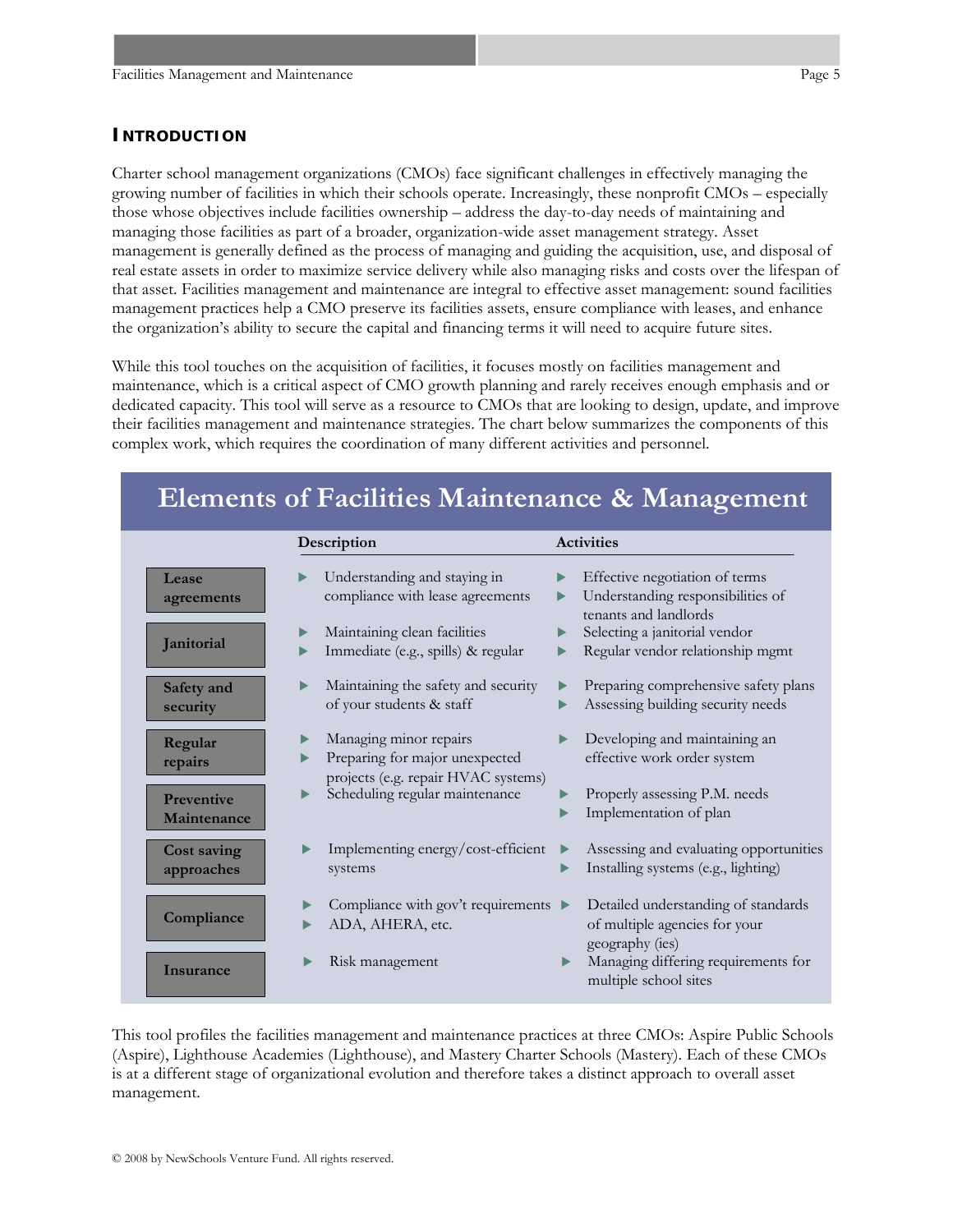The following graphics summarize how the key elements of facilities management and maintenance are carried out at each of the three CMOs profiled here. (See Appendix I for more details on how these functions are performed at each CMO.)

| <b>Aspire Public Schools</b>                                                                                                    |                                                                                                                                      |  |  |  |
|---------------------------------------------------------------------------------------------------------------------------------|--------------------------------------------------------------------------------------------------------------------------------------|--|--|--|
| Overview                                                                                                                        | Founded in: 1998                                                                                                                     |  |  |  |
| Number of schools: 21                                                                                                           | Number of students: 6,000                                                                                                            |  |  |  |
| Geography: LA, SF Bay, Central Valley                                                                                           | Grade levels: K-12                                                                                                                   |  |  |  |
| <b>Facilities Management and Maintenance: Staffing</b>                                                                          |                                                                                                                                      |  |  |  |
| Description:                                                                                                                    | <b>Building Owner: Principal</b>                                                                                                     |  |  |  |
| Principal of each school is<br>responsible for managing and<br>maintaining her or his<br>building.                              | Home office roles: Director of Real Estate,<br><b>Director of Property Management</b><br><b>School site role: Facilities Manager</b> |  |  |  |
|                                                                                                                                 | who reports to Principal                                                                                                             |  |  |  |
| Facilities Management and Maintenance: Planning and Execution<br>H.O. negotiates<br>Lease<br>Principals consulted<br>agreements | Moving toward School<br>▶<br><b>Preventive</b><br>Dude to manage<br>maintenance<br>Minor tasks by Facility Mgr                       |  |  |  |
| Outsourced locally<br>CMO-wide bulk<br><b>Janitorial</b><br>ь<br>supply purchasing                                              | PG&E energy audit<br>Cost saving<br>Implement rec's (e.g.<br>approaches<br>lighting system)                                          |  |  |  |
| Collaborative safety<br>▶<br>Safety and<br>plans developed<br>security<br>Evening guards<br>▶                                   | Through CCSA<br><b>Insurance</b><br>Coverages vary based<br>on facility type                                                         |  |  |  |
| Work order process<br>▶<br>Regular<br>(SchoolDude)<br>repairs<br>Most contracted out                                            | Uses SchoolDude for ADA<br>Compliance<br>and Certs of Occupancy                                                                      |  |  |  |

#### **Facilities Management and Maintenance Strategies of the CMOs in this Tool**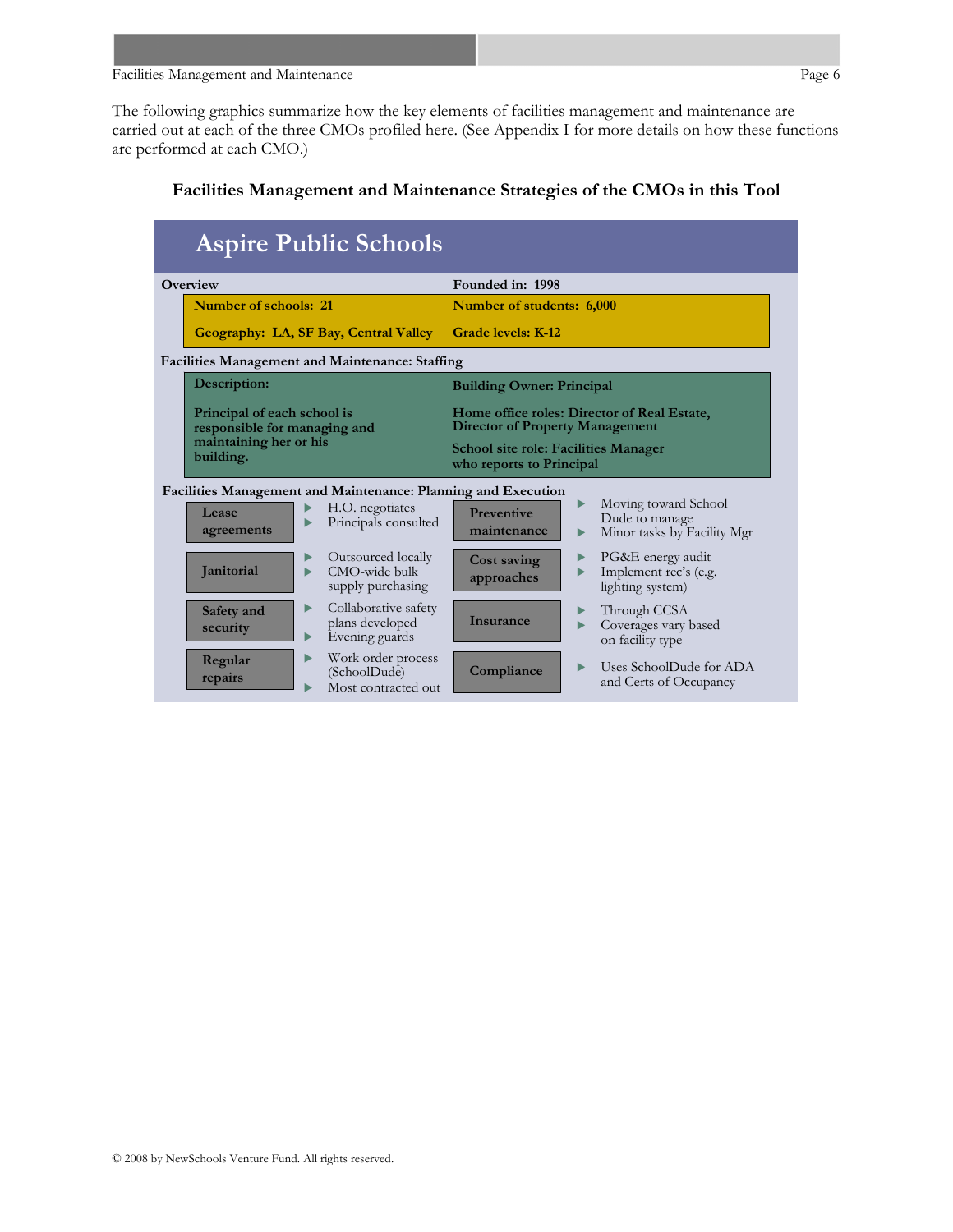Facilities Management and Maintenance

| <b>Lighthouse Academies</b>                                                                                                                               |                                                                                                                   |  |  |
|-----------------------------------------------------------------------------------------------------------------------------------------------------------|-------------------------------------------------------------------------------------------------------------------|--|--|
| Overview                                                                                                                                                  | Founded in: 1998                                                                                                  |  |  |
| Number of schools: 10                                                                                                                                     | Number of students: 3,700                                                                                         |  |  |
| Geographies: Multi-state; 3 regions                                                                                                                       | <b>Grade levels: PK-7</b>                                                                                         |  |  |
| <b>Facilities Management and Maintenance: Staffing</b>                                                                                                    |                                                                                                                   |  |  |
| Description:                                                                                                                                              | <b>Building Owner: LFM in 2008</b>                                                                                |  |  |
| Lighthouse goal is to move to<br>a wholly-outsourced affiliate<br>organization: Lighthouse<br><b>Facility Management, LLC</b>                             | Home office roles: Director of Facilities<br>(future shift to LFM)<br><b>School site role: Regional Directors</b> |  |  |
| Facilities Management and Maintenance: Planning and Execution<br>H.O. negotiated<br>▶<br>Lease<br>with clear facilities<br>agreements<br>management roles | Reg. Dir. decided on a<br>▶<br><b>Preventive</b><br>school-by-school basis<br>maintenance                         |  |  |
| Some landlord<br>Janitorial<br>provided<br>Others outsourced                                                                                              | Move to up front<br>Cost saving<br>investment in upcoming<br>approaches<br>facilities                             |  |  |
| Collaborative safety<br>Safety and<br>plans developed<br>security<br>Security school<br>decided                                                           | Vary based on lease<br><b>Insurance</b><br>agreements<br>Regularly shops around                                   |  |  |
| Regular<br>Reg. Dir. decide<br>repairs<br>school-by-school                                                                                                | Six month regular compliance<br>▶<br>Compliance<br>inspections (AHERA)                                            |  |  |
|                                                                                                                                                           |                                                                                                                   |  |  |

| <b>Mastery Public Schools</b>                                 |                                                                                     |   |                                                                         |                                  |   |                                                              |
|---------------------------------------------------------------|-------------------------------------------------------------------------------------|---|-------------------------------------------------------------------------|----------------------------------|---|--------------------------------------------------------------|
|                                                               | Overview                                                                            |   |                                                                         | Founded in: 2001                 |   |                                                              |
|                                                               | Number of schools: 4                                                                |   |                                                                         | Number of students: 1,400        |   |                                                              |
|                                                               | Geography: Philadelphia                                                             |   |                                                                         | Grade levels: 7-12               |   |                                                              |
|                                                               |                                                                                     |   | <b>Facilities Management and Maintenance: Staffing</b>                  |                                  |   |                                                              |
|                                                               | Description:                                                                        |   |                                                                         | <b>Building Owner: Shared</b>    |   |                                                              |
|                                                               | Like Aspire, believes in school<br>site authority; however, home                    |   | Home office roles: Chief Operations &<br><b>Finance Officer</b>         |                                  |   |                                                              |
|                                                               | office has a larger role. Ops<br>manager also indirectly<br>reports to home office. |   | <b>School site role: Operations</b><br>Manager who reports to Principal |                                  |   |                                                              |
| Facilities Management and Maintenance: Planning and Execution |                                                                                     |   |                                                                         |                                  |   |                                                              |
|                                                               | Lease<br>agreements                                                                 |   | H.O. standard lease<br>with the district                                | <b>Preventive</b><br>maintenance |   | Contracted out by home<br>office                             |
|                                                               | Janitorial                                                                          |   | Contracted out<br>Evaluation tool<br>used                               | Cost saving<br>approaches        |   | Implementation of<br>efficient systems                       |
|                                                               | Safety and<br>security                                                              | ▶ | Collaborative safety<br>plans developed<br>Deans for security           | <b>Insurance</b>                 |   | Group coverage<br>provided by HO and<br>allocated to schools |
|                                                               | Regular<br>repairs                                                                  | ▶ | Contracted out<br>Minimal due to<br>recent renovations                  | Compliance                       | ▶ | Brought to compliance during<br>recent renovations           |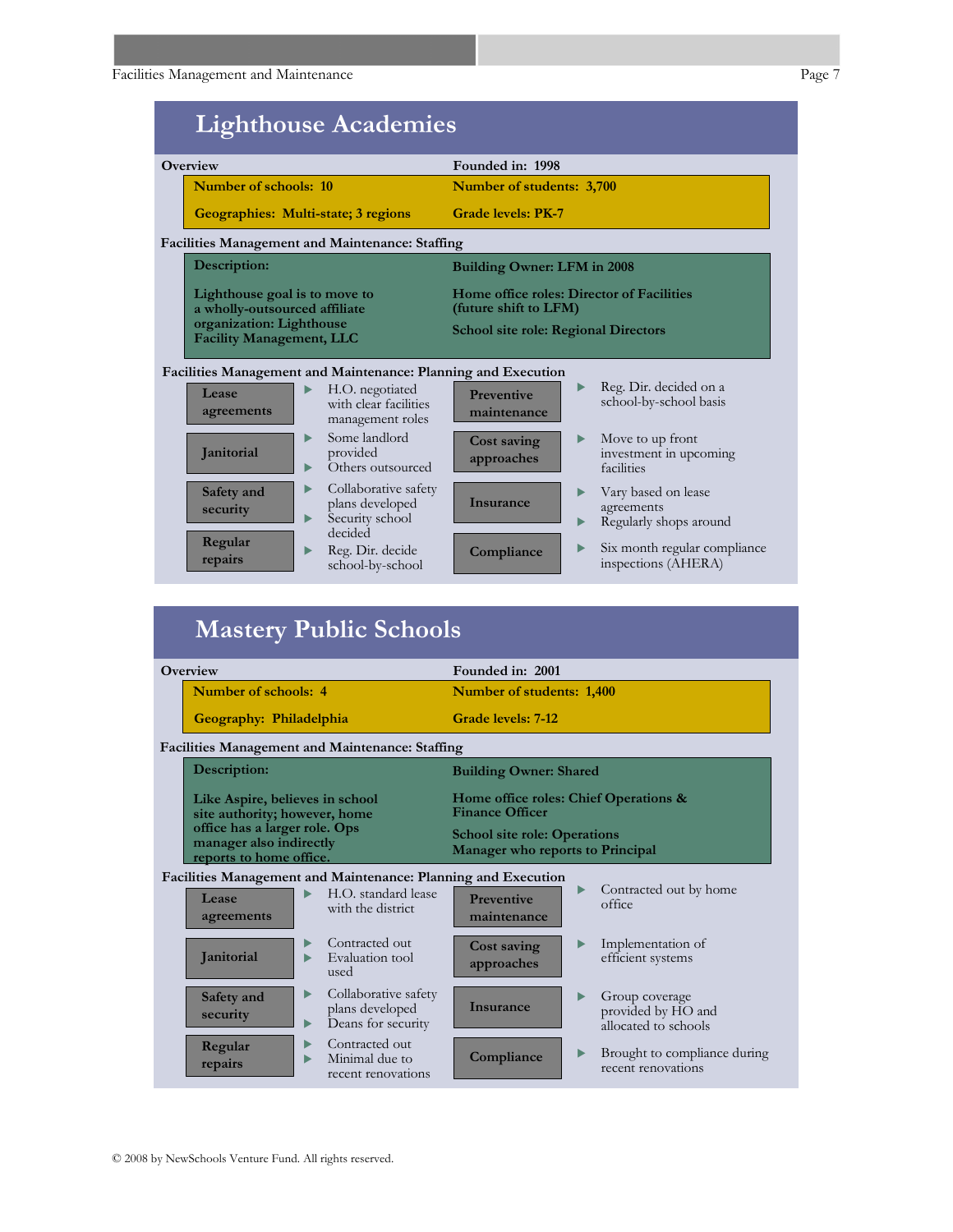<span id="page-7-0"></span>While the CMOs profiled in this tool have distinct approaches to facilities management and maintenance, they share several common lessons learned and effective practices. These are described in detail below.

#### **1. Accessing facilities**

For growing CMOs – which often have limited time, money, and expertise – the first priority in facilities efforts is often to acquire facilities and get each new site ready for occupancy in time for the first day of school. These efforts may include negotiating leases, obtaining financing (in the case of real estate purchases or major renovations), and making capital improvements or overseeing new construction.

Each of the three CMOs profiled in this tool has accessed facilities in different ways. Most of Aspire's schools are housed in leased facilities, with a small number in Aspire-owned or rent-free facilities provided under California's Proposition 39 legislation. Only a few of the leased facilities involve regular commercial leases, including one facility leased from Pacific Charter School Development, a nonprofit real estate trust that finds and develops facilities for high-performing charter schools in the Los Angeles area. For the most part, Aspire rents its school facilities from Catholic Church dioceses and archdioceses. Similarly, Lighthouse accesses facilities in a variety of ways for its ten campuses: 1) by leasing space at minimal cost from an authorizing school district, as is the case for the two schools Lighthouse currently operates in the Bronx and in Chicago; 2) by entering into traditional commercial leases, which is the case for most of the schools Lighthouse operates; and 3) by purchasing a building.

Meanwhile, Mastery has entered into a unique partnership with the Philadelphia School Reform Commission and the School District of Philadelphia (SDP) by which low-performing middle schools are closed by the district, modernized by Mastery on behalf of the SDP, re-opened as small high schools managed by Mastery, and leased from the district at a negligible fee of \$1 per year (see Exhibit 1 for more information about this partnership). The benefits of this partnership for both sides are numerous. SDP retains ownership of the facilities and enables the opening of new, small high schools in modernized facilities, thus relieving some of the pressure on its overcrowded, run-down, and often dangerous large high schools. At the same time, the district is upgrading its inventory of school buildings with little or no upfront investment – and getting the renovations done faster and more cheaply than if SDP or the city of Philadelphia were managing the process. Mastery, in turn, is able to implement its growth plan and pursue its school reform goals by opening small high schools to serve the neediest of students in Philadelphia. And since Mastery leases each facility back from SDP at a low cost, the CMO can devote more of its revenues toward its educational mission, eliminating a factor that handicaps many charter schools: the diversion of significant financial resources from the education program to support facilities costs. Mastery was able to broker this deal with the district not only because of the enticing benefits for the district but also because the CMO was already operating one school in Philadelphia and had a track record of success there.

While CMOs should certainly be on the lookout for favorable partnerships and real estate purchase opportunities, in most cases emerging CMOs are likely to enter into lease agreements. As the CMOs profiled here will demonstrate, these leases can range from traditional commercial leases to nontraditional leases with various entities such as the Catholic Church, the local district, or a nonprofit facilities intermediary like Pacific Charter School Development or Civic Builders. [1](#page-7-0)

Given the range of lease options and the array of potential lease terms, a CMO that opens and operates schools in leased space should have expertise on staff (or at least on retainer) to help correctly interpret and negotiate lease terms that state fully and clearly the CMO's facilities management and maintenance responsibilities under the lease. As a tenant, the CMO should understand exactly which responsibilities fall to the CMO and which fall to the landlord, so that the CMO can hire or contract out custodial and maintenance

 $\overline{a}$ 

<sup>1</sup> For more on nonprofit real estate intermediaries, see "Nonprofit Real Estate Trusts: Viable Solutions to the Charter School Facilities Challenge" at <http://www.newschools.org/about/publications/nonprofit-real-estate-trusts>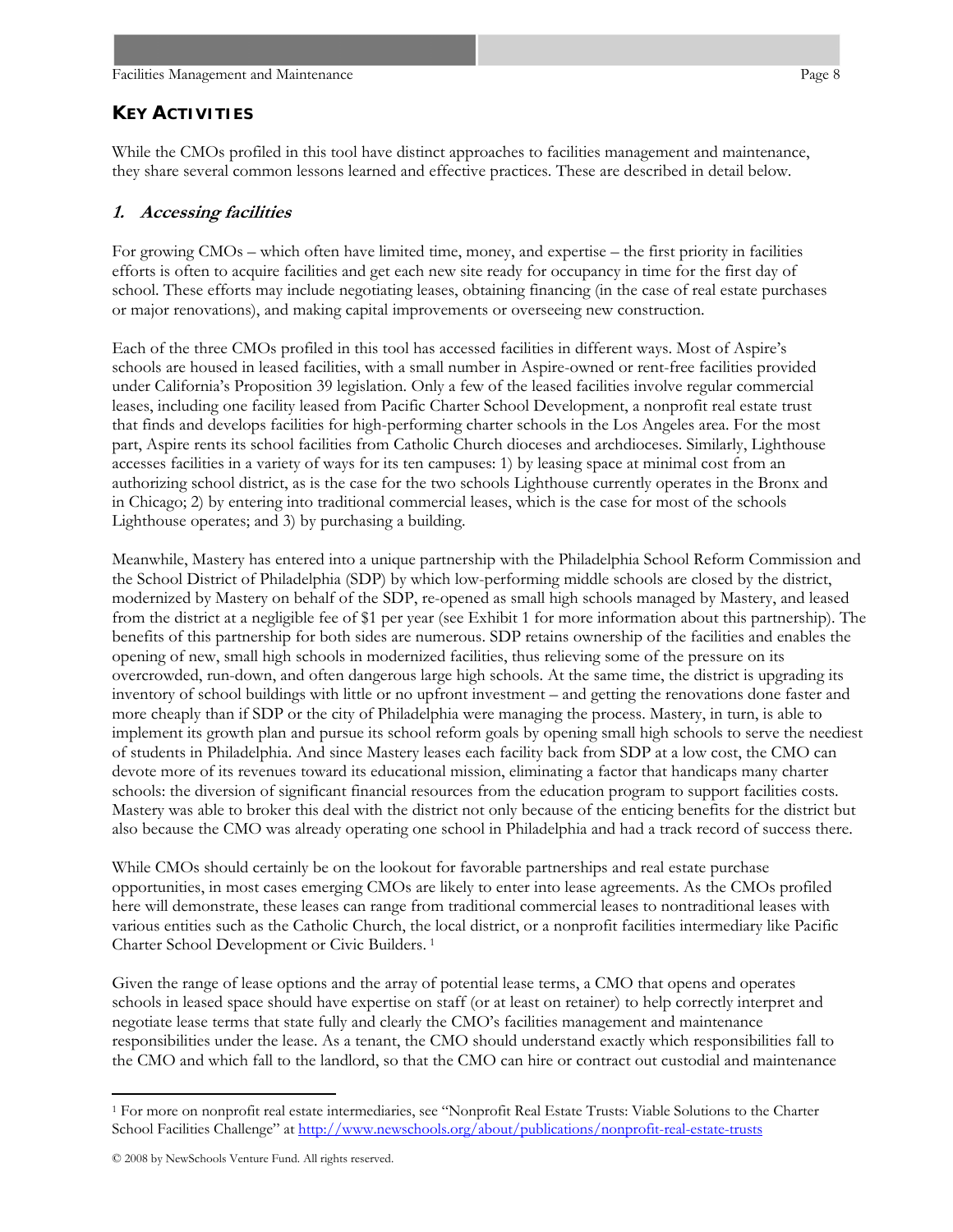services accordingly. In addition, a CMO tenant should determine, negotiate, and plan for necessary improvements *before* executing a lease, particularly in cases where classroom reconfigurations or systems upgrades are or will become necessary. Depending on the length and terms of the lease, such improvements may be incorporated into the lease or financed and managed directly by the tenant CMO.

"For CMOs operating in leased space," says Lighthouse Academies CEO Mike Ronan, "sound facilities management and maintenance practices begin with negotiating leases that clearly specify responsibilities owned by the landlord and [those owned] by the tenant." (See the appendix for sample lease agreements.) Mastering the art of negotiating both favorable lease costs and clearly defined tenant responsibilities is critical for an emerging CMO early in its growth.

#### **EXHIBIT 1**

*Establishing a unique asset management strategy*

#### **Mastery's partnership with the School District of Philadelphia**

Mastery's approach to facilities development and management, which takes place primarily through its partnership with the School District of Philadelphia (SDP), is unique among CMOs. Here's how it works:

- The SDP closes a large, low-performing, and often overcrowded middle school.
- The school site is designated as one that will house a new small high school.
- Mastery agrees to modernize the facility through its affiliated 501(c)3 nonprofit organization (see below for a summary of this process). Sources of financing for this work have included capital allocations from the SDP, tax-exempt bond financing, and conventional financing with entities such as The Reinvestment Fund and Wachovia Bank.
- The SDP agrees to reimburse development costs and award Mastery a charter to operate the new high school in the renovated building under a lease term of \$1 per year.



under budget, SDP agrees to purchase back the total cost of improvements. In effect, the APS serves as a reimbursement mechanism for the project costs. To date, SDP has a demonstrated track record for honoring the APS by reimbursing Mastery in a timely manner, allowing Mastery to access low-cost capital from a variety of lending institutions and other sources.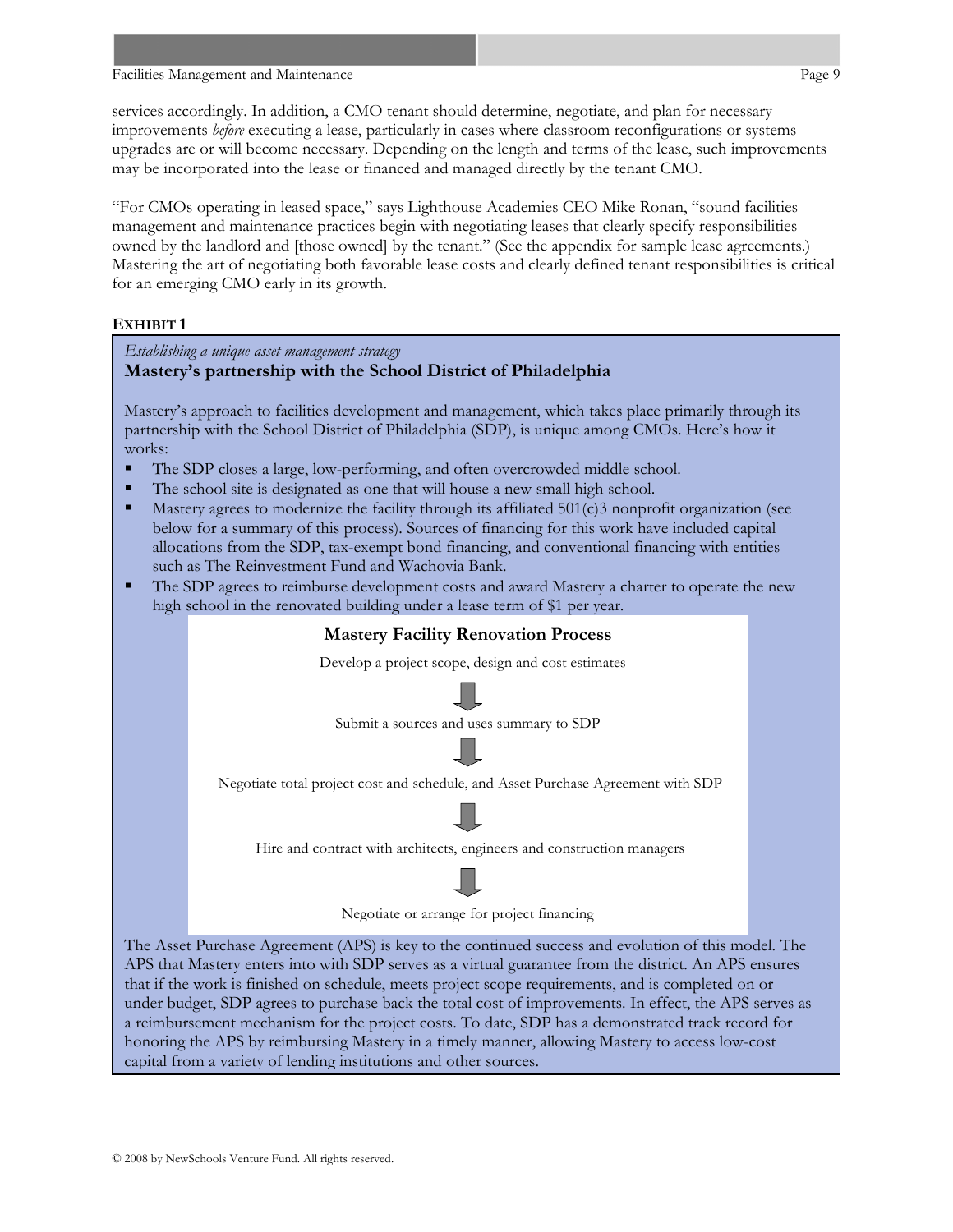#### **2. Hiring and training staff**

Due to the wide variations in the amount and types of facilities managed by each CMO, not to mention each organization's distinct approach to school management and culture, the three CMOs profiled here all staff their facilities management and maintenance in different ways. For example, Aspire is committed to local school management autonomy, which therefore includes giving each school's principal responsibility for managing and maintaining his or her own building. Each school has a facilities manager who reports directly to the principal. The facilities manager is responsible for ensuring that buildings and floors are kept clean during the school day and for performing both routine and preventive maintenance under the supervision of the principal. In the home office, Aspire has a Director of Real Estate and a Director of Property Management, both of whom report to the Chief Financial Officer.

At Lighthouse, facilities management responsibilities are divided among five members of the senior leadership team: the CEO, Senior Vice President, Vice President for Midwest Operations, Northeast Regional Operations Director, and Northwest Regional Operations Director. All leases executed to date by Lighthouse have been negotiated by the CEO together with the Senior Vice President, who is also an experienced attorney. While Lighthouse contracts out all facilities management and maintenance responsibilities required under its leases, the three regional directors oversee the provision of other facilities services, such as routine maintenance, in collaboration with the school principals in their regions.

Finally, at Mastery, facilities development projects are planned, managed, financed, and executed by an affiliated 501(c)3 nonprofit organization. These operations are directed by the Mastery's Chief Operating and Finance Officer. Once buildings have been modernized and are up and running, responsibility for direct management and maintenance of facilities is turned over to the school. Each school employs an operations manager that reports to both the school principal and to Mastery's Chief Operations and Financial Officer. It should be noted that as a relatively small CMO that is still growing, Mastery is continuing to develop infrastructure and back-office capacity, and the Chief Operations and Financial Officer and the school-based operations managers have broad responsibilities in addition to facilities management and maintenance.

These CMOs identified a set of common qualities for facilities staff. At the home office of a growing CMO, a facilities hire is likely to focus on all aspects of facilities operations, including real estate acquisition and development as well as management of the school building(s). This person should be a generalist rather than a specialist and should be able to understand how facilities factor into the organization's overall strategy. In many ways, this job is equivalent to conducting an orchestra: in any given week, interaction occurs with city planners, zoning departments, politicians, lawyers, contractors, facilities management and maintenance contractors, service providers, and local school personnel. As a result, while an ideal candidate for the top facilities position in an emerging CMO would have prior experience with commercial real estate, residential housing or community facilities – so that he or she would be comfortable with and accustomed to taking the types of calculated risks that facilities acquisitions require – the most critical attributes tend to be patience, flexibility, and a commitment to providing support and guidance to principals and operations staff at the school site(s).

For example, in Aspire's home office, the Director of Property Management is a key resource for all school principals. He is in regular touch with all site-based facilities managers, helping to train them and direct their activities. He visits each school once or twice a month, on average. In addition to supporting the start-up of new campuses, which includes overseeing major capital improvement projects, the Director of Property Management plays a critical role at existing Aspire schools by working closely with principals and facilities managers at those sites to help them more efficiently manage their physical plant. This includes developing and implementing procedures for building cleaning, evaluating service contracts for cleaning supplies and maintenance service, and implementing preventive maintenance practices that can reduce replacement and major repairs costs. In addition, the Director of Property Management oversees safety and fire and security procedures. Finally, he assists principals in selecting their facilities managers.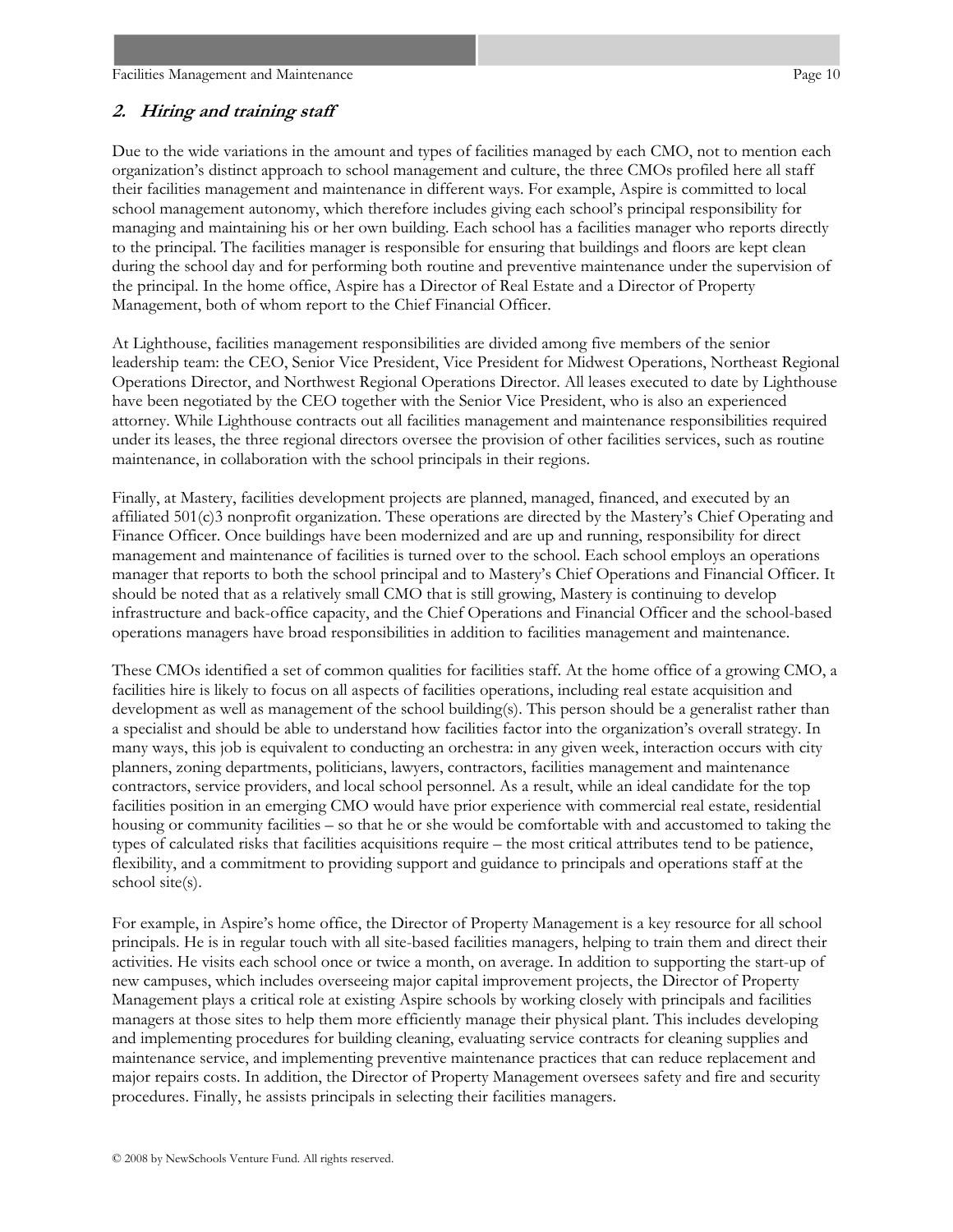#### Facilities Management and Maintenance **Page 11** Acceleration and Maintenance **Page 11**

At the school site, a facilities operations staff member should have many of the same characteristics as his or her counterpart in the home office: trustworthy, patient, adaptable, and willing to manage many responsibilities at once (especially because facilities management is likely one of many responsibilities included as part of this broader operations role). See the appendix for sample job descriptions and evaluation rubrics for these home office and school-level positions.

Once the right people are hired at both the home office and school site, they should be well-trained, so that they are set up to carry out their roles successfully. Aspire approached this task by training its Director of Property Management, who in turn trained school-site facilities operations staff. For suggested resources for training facilities operations personnel, see Exhibit 2 below.

#### **EXHIBIT 2**

#### *Developing facilities operations expertise and training personnel*  **Facilities management and maintenance resources**

**Educational Facilities: Planning, Modernization, and Management**

This book, by [Basil Castaldi](http://search.barnesandnoble.com/booksearch/results.asp?ATH=Basil+Castaldi&z=y), is a comprehensive resource that lays out in precise detail "every possible component of schools facilities management," according to CEO Mike Ronan of Lighthouse, whose organization has used this resource extensively in developing its own facilities management program. The lengthy publication describes the features of a sound facilities management program. It also contains guidance on negotiating leases and examples of leases, terms, options, and language. In addition, the book provides sample schedules for cleaning, systems inspections, and servicing, and offers guidance on bulk purchasing and procurement, developing vendor lists, and processes for selecting vendors.

#### **The Council of Education Facilities Planners International (CEFPI)**

CMOs should consider joining CEFPI, a professional association that is a widely recognized resource for planning educational facilities. CEFPI provides its members with training and professional development on best practices in creative school planning and facilities management, and offers tools such as a Public School Facilities Manager Checklist. CEFPI also publishes the Educational Facility Planner (EFP) Journal, a quarterly, practitioner-based journal that contains articles on topics such as school facility planning, design, construction, and maintenance.

#### **3. Developing and executing a facilities management and maintenance plan**

A CMO should develop a coordinated, organization-wide approach to facilities management and maintenance. If a CMO knows how much and how quickly it wants to grow, it can align its plans to create facilities management capacity and systems with its annual and multi-year targets for new school sites. This allows the CMO to plan, in advance, when to bring on additional home office capacity or when it will make sense to implement other system-wide solutions.

As the largest CMO profiled in this tool, Aspire provides the best example of this kind of planning and execution. Between 2001 and 2005, the organization rapidly opened new schools, growing its portfolio of campuses from three to ten. However, its approach to and capacity for facilities management and maintenance did not change substantially during this time. Eventually, the organization encountered maintenance needs that could have been avoided with preventive maintenance. They also failed to carry out some tenant responsibilities mandated by leases and implemented inconsistent strategies across campuses. Further, individual school principals were responsible for managing their buildings but often had little knowledge of or experience with real estate, with managing leases, or with meeting lease requirements. In some instances, the amount of time principals were devoting to facilities management needs was distracting them from their primary educational responsibilities.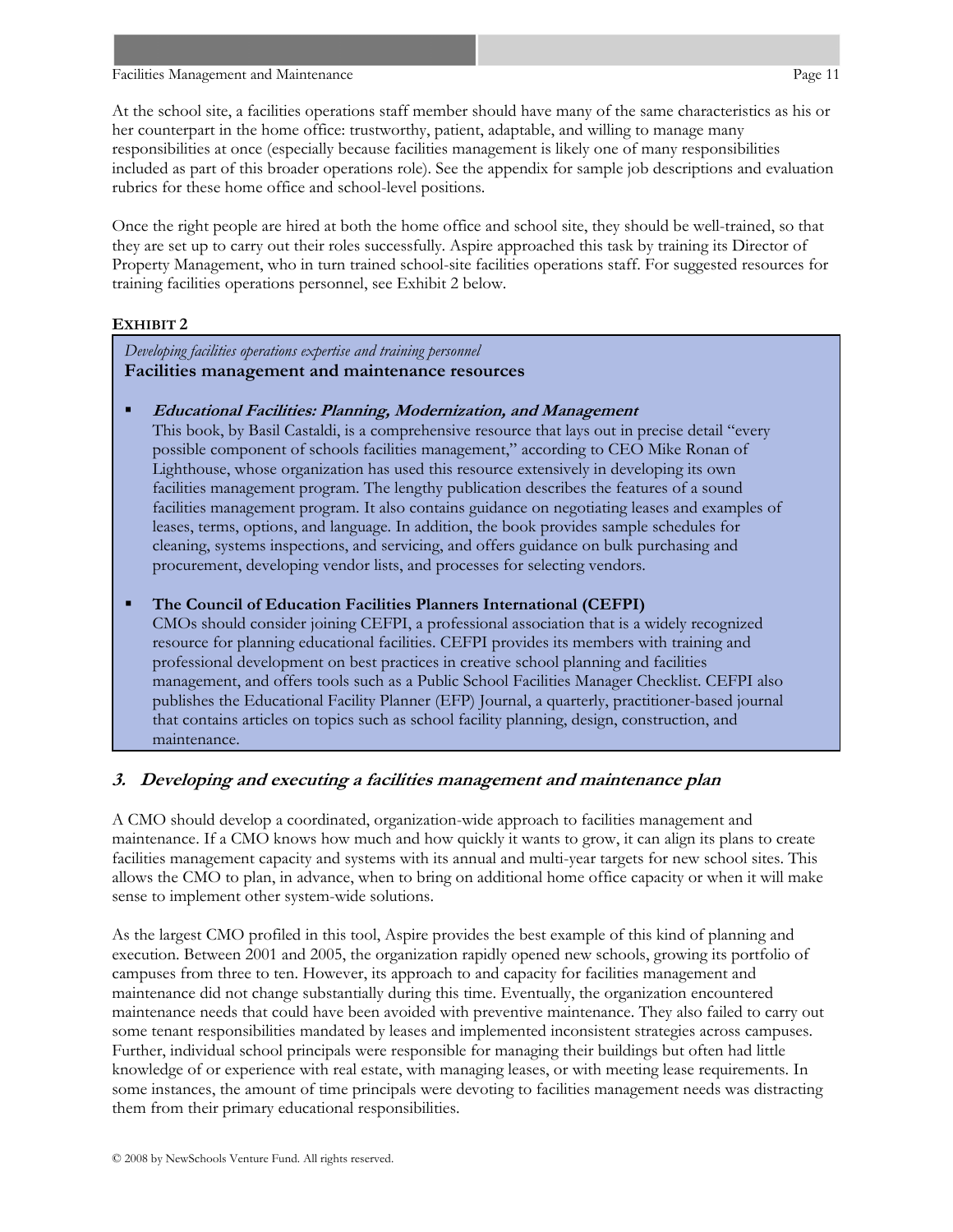#### Facilities Management and Maintenance Page 12

Recognizing this issue, Aspire decided to implement SchoolDude, a Web-based facilities management technology system used by many school districts and private school networks throughout the country. Aspire believes that SchoolDude is an effective and cost-efficient tool for helping the organization to systematize its facilities management across its growing network of schools, which will ultimately total more than 60 schools. Aspire officials estimate that when SchoolDude is fully implemented across the Aspire network, the shift from deferred maintenance to systematic preventive maintenance will result in cost savings in the hundreds of thousands of dollars annually. (See Exhibit 3 and the appendix for more information about SchoolDude.)

Any well-conceived CMO facilities management solution must have buy-in at the school level, and the CMO must provide the resources and training necessary to support the implementation of the system at the school sites. Aspire highlights the importance of involving the individuals who will have to implement a facilities management system in crafting the solution, both so that they will be more likely to be supportive of the new system and also to incorporate into the new system the lessons they have learned about facilities management and maintenance from their experiences on the ground. In addition, the home office must have sufficient capacity for managing the implementation of a sophisticated facilities management system, especially if it is technology-reliant. For example, Aspire's home office provided SchoolDude training to school office managers, who then coordinate with facilities managers – some of whom have language barriers that make it difficult to access the platform directly – to use the system effectively. In addition, Aspire's Director of Property Management works regularly with school-site leadership and staff to ensure that the system is running smoothly.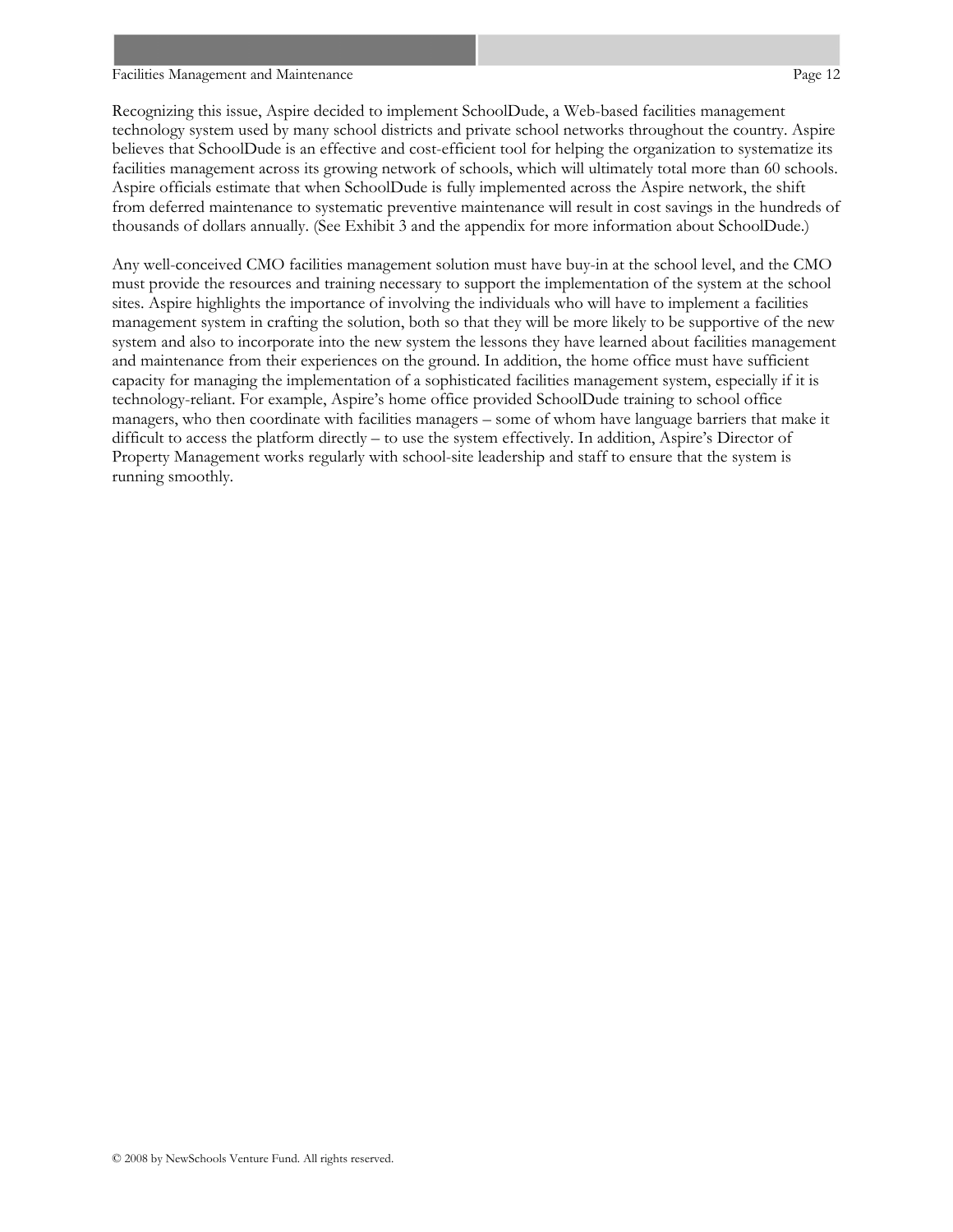#### **EXHIBIT 3**

*Adjusting practices to manage a growing system*

#### **Aspire's use of SchoolDude, a Web-based facilities management system**

SchoolDude is a Web-based system that can manage regular custodial and janitorial services, as well as both routine and preventive maintenance. In addition, it can manage scheduling and contracting for specialized repairs and maintenance. SchoolDude allows Aspire's home office staff and its school principals to schedule regular facilities maintenance and repairs, monitor the performance of on-site facilities managers, track the status of work orders, and otherwise keep tabs on building conditions throughout the Aspire network. The system is designed to be user-friendly, and as a Web-based platform, the program can be accessed from anywhere. School Dude offers twelve components, about half of which are currently being used by Aspire:

| Component                    | <b>Implementation Status</b> |
|------------------------------|------------------------------|
| Work order management        | In use                       |
| Preventative maintenance     | In use                       |
| Help desk management         | In use                       |
| Capital planning             | In use                       |
| <b>Facilities Scheduling</b> | In use                       |
| Wireless Work Orders         | In use                       |
| Wireless IT incidents        | $\ast$                       |
| IT asset management          | Not in use                   |
| Trip management              | Not in use                   |
| Peer networking              | Not in use                   |
| Inventory control            | Not yet in use               |
| Utility management           | Not yet in use               |

*\* The Aspire Home Office IT Department, which has four-full time employees, features an Intranet Help Desk to which all IT-related issues go and from which they are addressed. Wireless IT incidents are covered by this department.* 

Once this Web-based system is fully integrated across the CMO's network of schools, Aspire expects to realize significant savings by shifting from deferred maintenance to systematic preventive maintenance, thereby sharply reducing the need for major replacements and repairs.

#### **4. Evaluating practices regularly**

In addition to developing a system-wide plan for facilities management and maintenance and fully implementing it, a CMO should regularly assess its facilities operations staff, tools, and practices. This will allow the organization to gauge what is working well and to identify areas for improvement. For example, Mastery conducts regularly scheduled operations walk-throughs that include an evaluation of facilities management and maintenance. There are two sets of inspections. First, the school site operations manager does a weekly walk-through and inspection of his or her facility. Using a School Operations Walk-Through checklist developed by the home office (see Appendix II), the operations manager assigns numerical rankings to nine broad operations categories and numerous sub-categories, and provides written comments on each. In addition, Mastery's Chief Operations and Financial Officer does a monthly walk-through and grades each site. Then, he and each school-based operations manager meet to review and compare their findings, paying particular attention to broad categories or specific items where their evaluations differ substantially. This walk-through process effectively ensures that problems are addressed in a regular and timely fashion and has been useful across Mastery's campuses.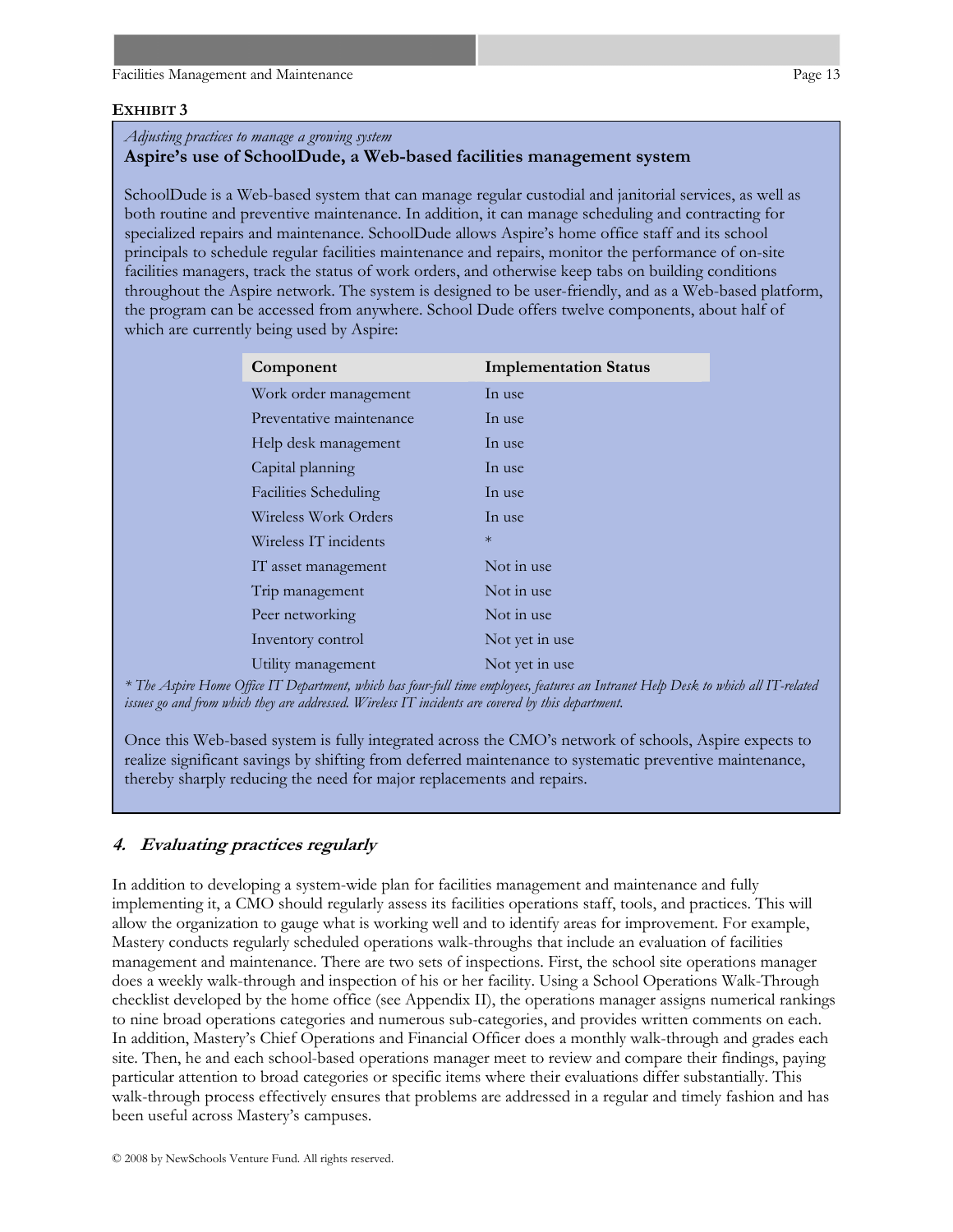#### <span id="page-13-0"></span>**EMERGING INNOVATIVE PRACTICES**

#### **1. Outsourcing operations**

Lighthouse has designed a unique approach to developing a system-wide facilities solution. In its first several years, Lighthouse's approach to facilities management and maintenance was to place a premium on negotiating the most favorable lease terms possible and then to contract out nearly all of the necessary management and maintenance services. However, as it continued to expand, these tasks grew and intensified – from acquisition to management and maintenance – and Lighthouse recognized the need for a more comprehensive, system-wide facilities management strategy. It recently created Lighthouse Facilities Management (LFM), a subsidiary nonprofit organization that will eventually manage this work. While still in early stages, Lighthouse anticipates that LFM will: 1) secure permanent facilities; 2) preserve the life and value of facilities by keeping systems in good working order; and 3) develop and implement core facility maintenance systems – such as heating, ventilation, and air conditioning (HVAC), life safety, cleaning, waste removal, communications, and technology – in order to avoid or reduce the cost of capital improvements arising from deferred maintenance, which can drain vital financial resources away from the organization's educational mission.

LFM was designed as a subsidiary organization rather than simply as an in-house division of Lighthouse because eventually, LFM plans to serve as a fee-for-service facilities management provider for other CMOs and individual charter schools with which LHA forms direct partnerships or other relationships (through funders or investors) in common geographic locations. See the appendix for more information about LFM.

#### **2. Energy conservation**

In recent years, considerations about protecting the environment prompted Aspire to begin focusing on utilities costs and to investigate potential savings through energy-efficient measures. Two years ago, Aspire asked Pacific Gas & Electric (PG&E) to conduct energy audits of selected school sites, which were generally the older buildings in Aspire's inventory. Once it realized the scale at which Aspire was operating and growing in California, PG&E agreed to do an energy audit of all Aspire schools, and proposed ways to cut costs.

One recommendation was to replace lights in all older school buildings with energy-efficient fluorescent lighting fixtures. Aspire estimates this change alone has cut energy costs by 8-10% annually across its schools. Aspire's experience underscores how scale impacts this work: the substantial one-time cost of replacing light bulbs would not have been affordable just a few years ago when Aspire much smaller, nor could it have garnered PG&E's attention. Aspire now realizes it can leverage its scale with external service providers (including facilities financing institutions) in other ways.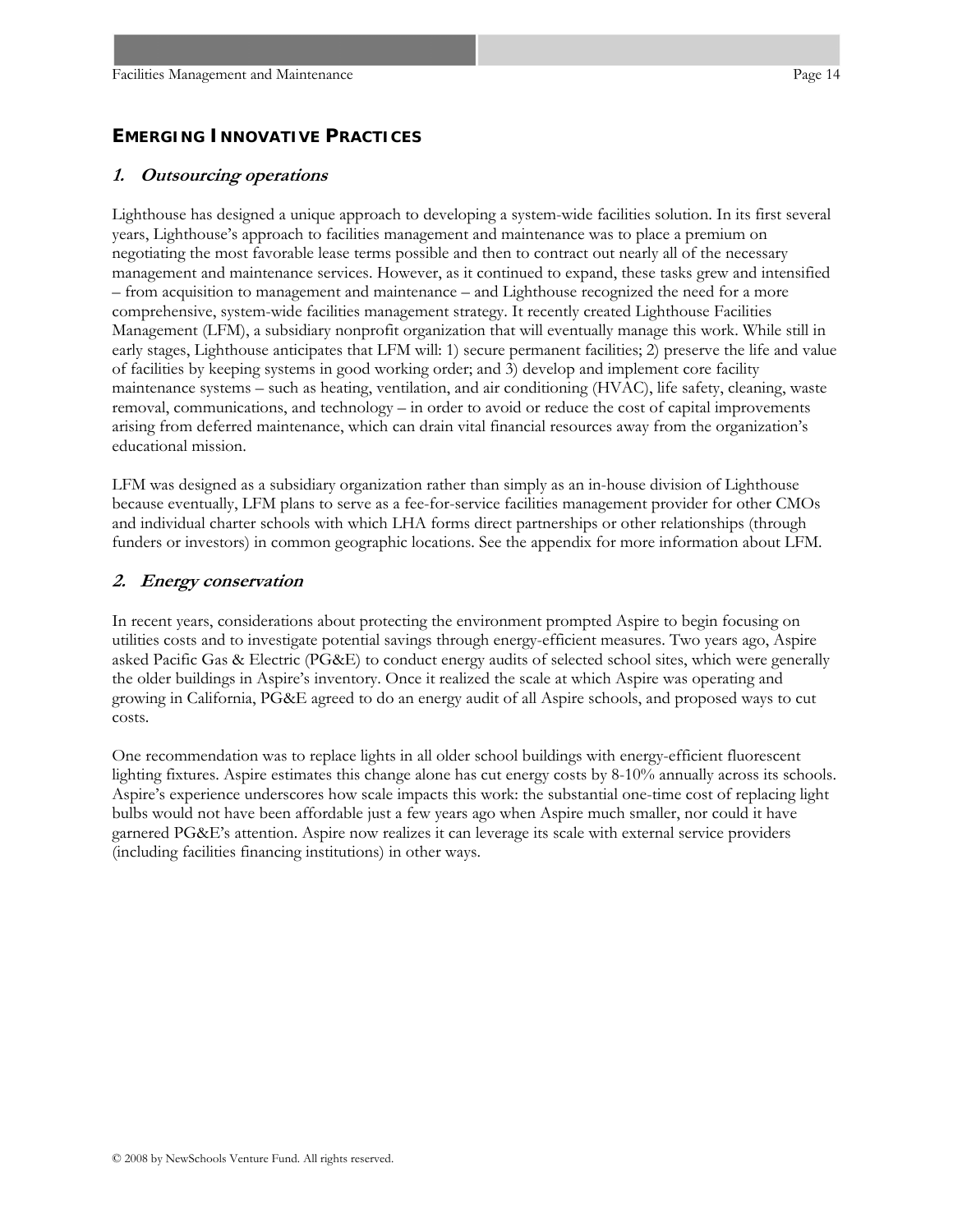#### <span id="page-14-0"></span>**AREAS FOR DEVELOPMENT**

This research has revealed three major areas for development for CMO facilities operations. These needs become increasingly acute as CMOs grow larger and weave together more complex systems of schools and facilities. As they grow, CMOs need to move away from a reactive approach to facilities – in which buildings are acquired just in time for school openings and maintenance is delayed until a problem appears – and toward a proactive approach in which they follow a carefully planned and coordinated asset management strategy.

#### **1. Align facilities plans with organization's strategic objectives and plans for growth**

Ideally, a CMO should design facilities plans that are aligned with its growth plans and strategic objectives, so that facilities management can keep up with the organization's overall development. However, CMOs at all stages have found it difficult to allocate sufficient capacity toward managing existing facilities and planning for new buildings. This challenge arises because other priorities at these scaling organizations with limited resources tend to take precedence. All three CMOs profiled in this tool indicated that they do not have sufficient home office staff in place to manage and maintain their existing inventory of school facilities, let alone to accommodate planning for the next wave of growth. Going forward, it will be important for CMOs to figure out how to address this lack of capacity.

#### **2. Build restricted reserves**

Another critical component of an effective asset management strategy is planning for and building restricted financial reserves. Such reserves allow a CMO to respond to facilities-related operating contingencies – such as the immediate need to replace a roof – and ensure that the necessary equity is in place to purchase real estate, particularly when a unique opportunity emerges suddenly. In general, it is challenging for both new and growing CMOs to set aside funds for this purpose to direct as much of their limited funds to their programs as possible. One way to create adequate reserves is to budget on a cash-flow basis and set aside amounts equal to facilities depreciation expenses (which are a non-cash item for accounting purposes) on an annual basis until a specified cash reserve target has been reached.

#### **3. Invest in preventive maintenance**

Preventive maintenance is critical because as facilities age, school enrollment peaks, and school entitlement revenues flat-line, it is inevitable that costly replacement or emergency repair needs will arise. Failure to pay sufficient attention to preventive maintenance will do nothing to slow the deterioration of facilities and will surely have a negative impact on the bottom line for both the school and CMO.

#### **CONCLUSION**

Effectively managing an increasing number of school facilities is a critical yet challenging task for both new and growing charter school management organizations (CMOs). In this tool, we have drawn from the experiences of three such CMOs to identify key strategies for facilities management and maintenance. As your organization develops its strategy to facilities management, we hope that you find these strategies and areas for development instructive.

Please see this tool's appendix for helpful supporting information and resources.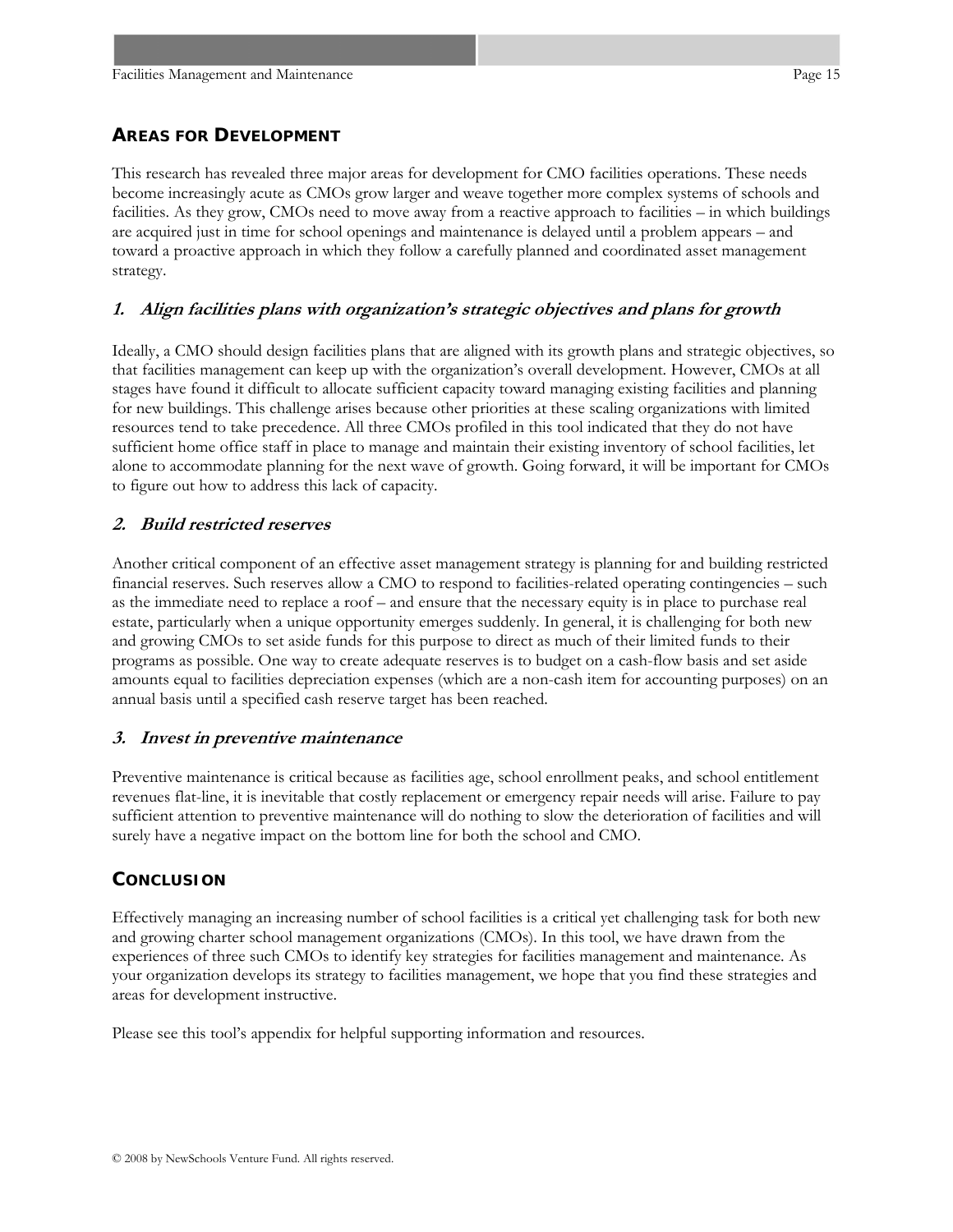#### <span id="page-15-0"></span>**APPENDICES: SUPPORTING MATERIALS AND ADDITIONAL RESOURCES**

#### **Supporting Materials**

 **Appendix I: Analysis and comparison of facilities management and maintenance components at each CMO** 

Aspire, Lighthouse, and Mastery have taken different approaches to developing facilities management and maintenance systems, leading to both similarities and distinctions among their current and planned approaches. This chart describes and compares the ways that each of the three CMOs currently addresses each component of facilities management and maintenance.

- **Appendix II: Mastery Charter Schools: School Operations Walkthrough Checklist**  This document, from Mastery Charter Schools, offers a comprehensive checklist for school operations. Areas addressed include customer service, custodial service, facilities, finances, information technology, human resources, purchasing and security.
- **Appendix III: Aspire Public Schools: Job Description: Manager of Facilities Plant Operations (now called the Director of Property Management)**

This job description, from Aspire Public Schools, summarizes the duties of the Manager of Facilities Plant Operations. This position is responsible for the facilities needs at all of Aspire's school sites. Duties include supervising ongoing maintenance, vendor contracts, and capital improvements.

**Appendix IV: Aspire Public Schools: Building Manager Evaluation** 

This one-page evaluation form, from Aspire Public Schools, is designed to help supervisors evaluate the job performance of their building managers. The performance review is separated into six categories: cleaning, maintenance, building management, professionalism, team performance, and Aspire values.

#### **Additional Resources (Available Separately)**

The following materials are templates and documents used by the CMOs profiled in this tool to manage and maintain facilities. They are available separately on the NewSchools Community. These resources are divided into three general areas: (I) Sample Purchase-of-Assets Agreements, Lease and Purchase Agreements, (II) Sample Operations Documents, and (III) Sample Job Descriptions and Evaluation Forms.

#### **I. Sample Purchase-of-Assets Agreements, Lease, and Purchase Agreements**

- **1. Lighthouse Academies: Sample Lease**  <http://www.newschools.org/files/Facilities-1.pdf> This 33-page lease details the facilities agreement between Civic Builders, Inc., the landlord, and Bronx Lighthouse Charter School, the tenant.
- **2. Aspire Public Schools: Sample Lease** <http://www.newschools.org/files/Facilities-2.doc> This four-page lease template details the facilities agreement between Aspire Public Schools, the landlord, and one of its school sites, and includes a one-page school site usage calendar.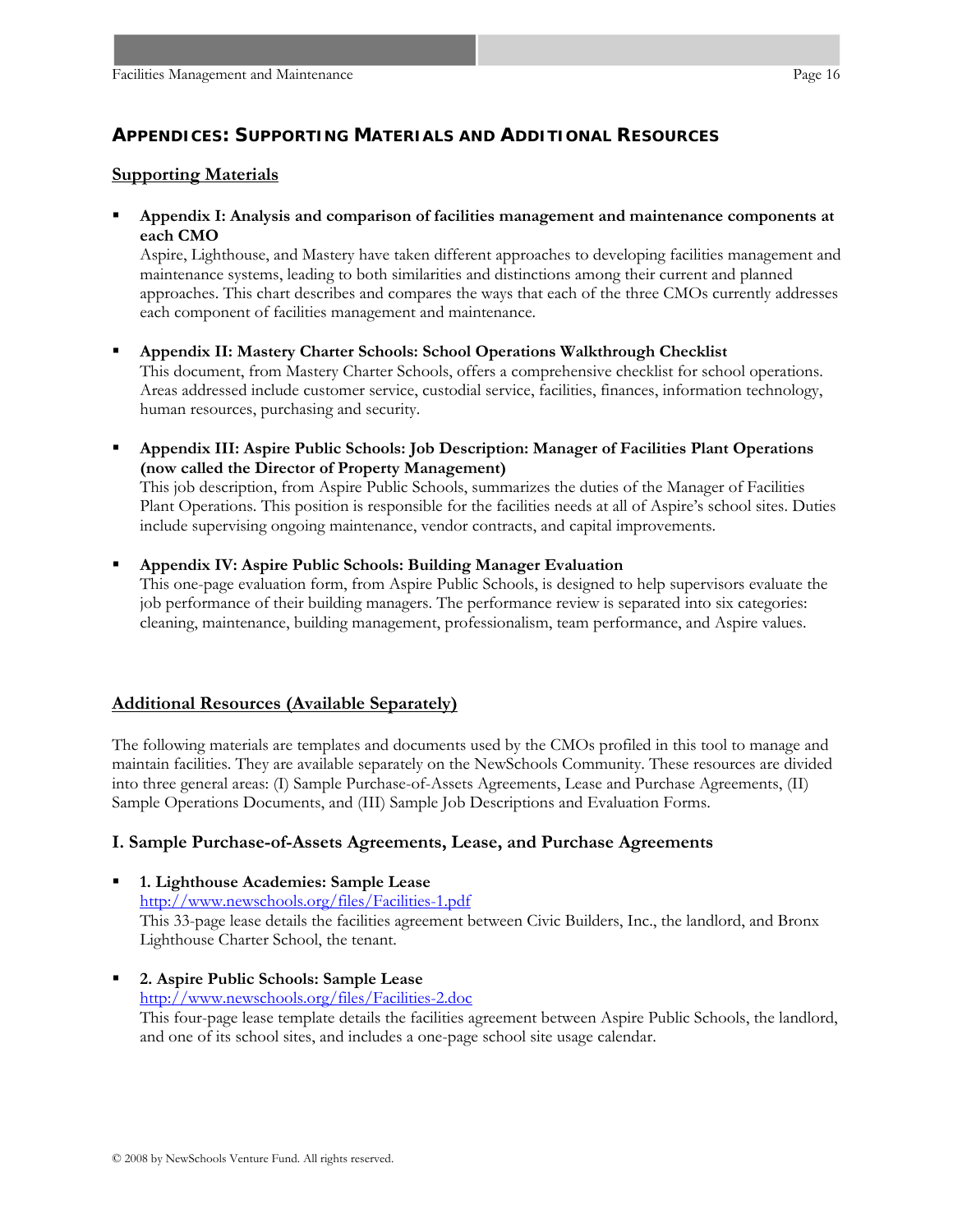**3. Mastery Charter Schools: Purchase-of-Assets Agreement**  <http://www.newschools.org/files/Facilities-3.doc> This purchase-of-assets agreement negotiates the conversion of Shoemaker Middle School into a new

charter school, Shoemaker Mastery Charter School. The conversion involved the purchase of assets by the School District of Philadelphia from the High Tech High Philadelphia Foundation. The agreement details improvements made to the site, and the purchase of these improvements.

#### **II. Sample Operations Documents**

- **4. Lighthouse Academies: Sample Daily Cleaning Schedule** <http://www.newschools.org/files/Facilities-4.pdf> This document, from Lighthouse Academies, details the daily cleaning schedule and responsibilities for the Cleveland Lighthouse Community School.
- **5. Lighthouse Academies: Model School Safety & Emergency Response Plan**  <http://www.newschools.org/files/Facilities-5.doc> This 35-page document, from Lighthouse Academies, offers a template that can be adapted by specific Lighthouse charter school sites. It includes risk reduction, security protocols, emergency procedures, fire drill processes, and evacuation procedures.
- **6. Preventive Maintenance Schedule**  <http://www.newschools.org/files/Facilities-6.xls> This chart, from a private school campus, lists different types of preventive maintenance (e.g. heating, ventilation, and air conditioning (HVAC) and plumbing), specific tasks for each type (e.g. check fan belt), and includes a monthly checklist for maintenance staff. The chart also estimates the annual maintenance hours needed for each task.
	- **7. Aspire Public Schools: Break-in and Vandalism Policy**  <http://www.newschools.org/files/Facilities-7.doc> This one-page document, from Aspire Public Schools, outlines school policies and guidelines for
	- preventing break-ins and for reporting both break-ins and vandalism.
- **8. Aspire Public Schools: School Disaster Plan**

<http://www.newschools.org/files/Facilities-8.doc>

This 118-page document, from Aspire Public Schools, offers guidelines for Aspire's in establishing a School Disaster Plan for each school site. The document outlines the Standard Emergency Management System (SEMS) and the Incident Command System (ICS). After brief guidelines for adapting these systems and procedures at each school site, the majority of the document contains a sample disaster plan in use at one school site.

 **9. Aspire Public Schools: Site Facilities Annual Inspection Checklist**  <http://www.newschools.org/files/Facilities-9.doc>

This eight-page checklist, from Aspire Public Schools, is designed to ensure that Aspire facilities are maintained in good repair. The checklist assists the CMO in the following tasks: (1) identifying necessary repairs, (2) completing a safety checklist, (3) planning and budgeting for necessary maintenance, and (4) providing the information necessary to prepare a Deferred Maintenance Plan.

#### **10. Aspire Public Schools: SchoolDude FAQ**

<http://www.newschools.org/files/Facilities-10.doc>

This document, from Aspire Public Schools, summarizes SchoolDude, a Web-based school facilities maintenance program created for schools. SchoolDude gives the CMO's staff the power to produce, track, approve, and assign costs to work orders. SchoolDude also allows staff to create preventive and recurring maintenance schedules, plan upcoming capital projects, and track utilities and maintenance spending.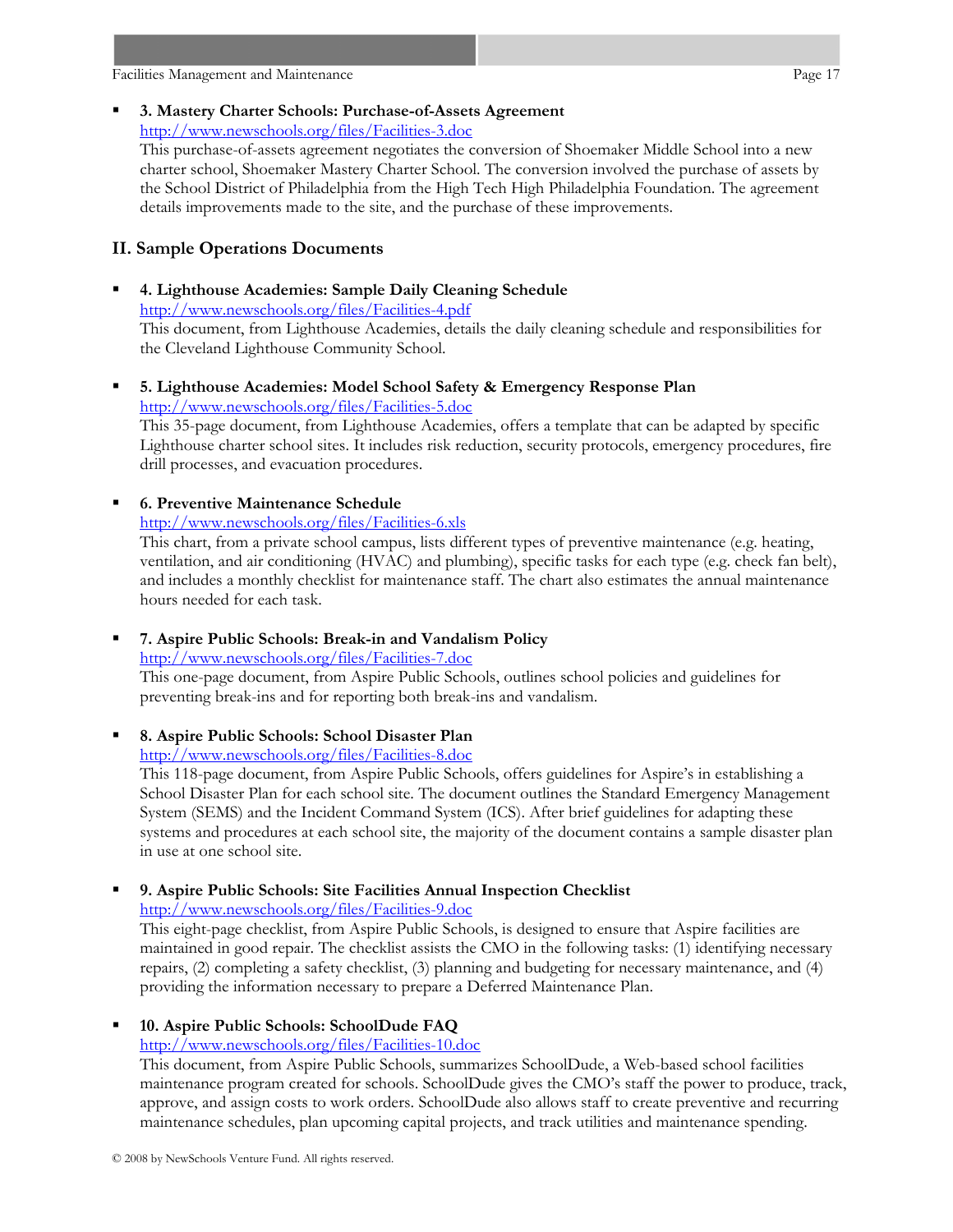#### **III. Sample Job Descriptions and Evaluation Forms**

 **11. Mastery Charter Schools: Job Description – Director of Operations**  <http://www.newschools.org/files/Facilities-11.doc>

This job description, from Mastery Charter Schools, summarizes the duties of the Director of Operations for the CMO. This position oversees all issues of home office operations, which for Mastery Charter Schools includes facilities, regulatory compliance, staff recruitment, and human resources.

- **12. Mastery Charter Schools: Job Description Assistant Principal for School Operations** <http://www.newschools.org/files/Facilities-12.doc> This job description, from Mastery Charter Schools, summarizes the duties of an Assistant Principal for School Operations at one school site. This position is responsible for issues of school site operations, including compliance, facilities, human resources, and schedules.
- **13. Aspire Public Schools: Job Description Director of Real Estate**  <http://www.newschools.org/files/Facilities-13.doc>

This job description, from Aspire Public Schools, summarizes the duties of the Director of Real Estate. This position is responsible for developing and executing long-term strategy for the acquisition, development, and management of Aspire's facilities in support of its growth and financial goals.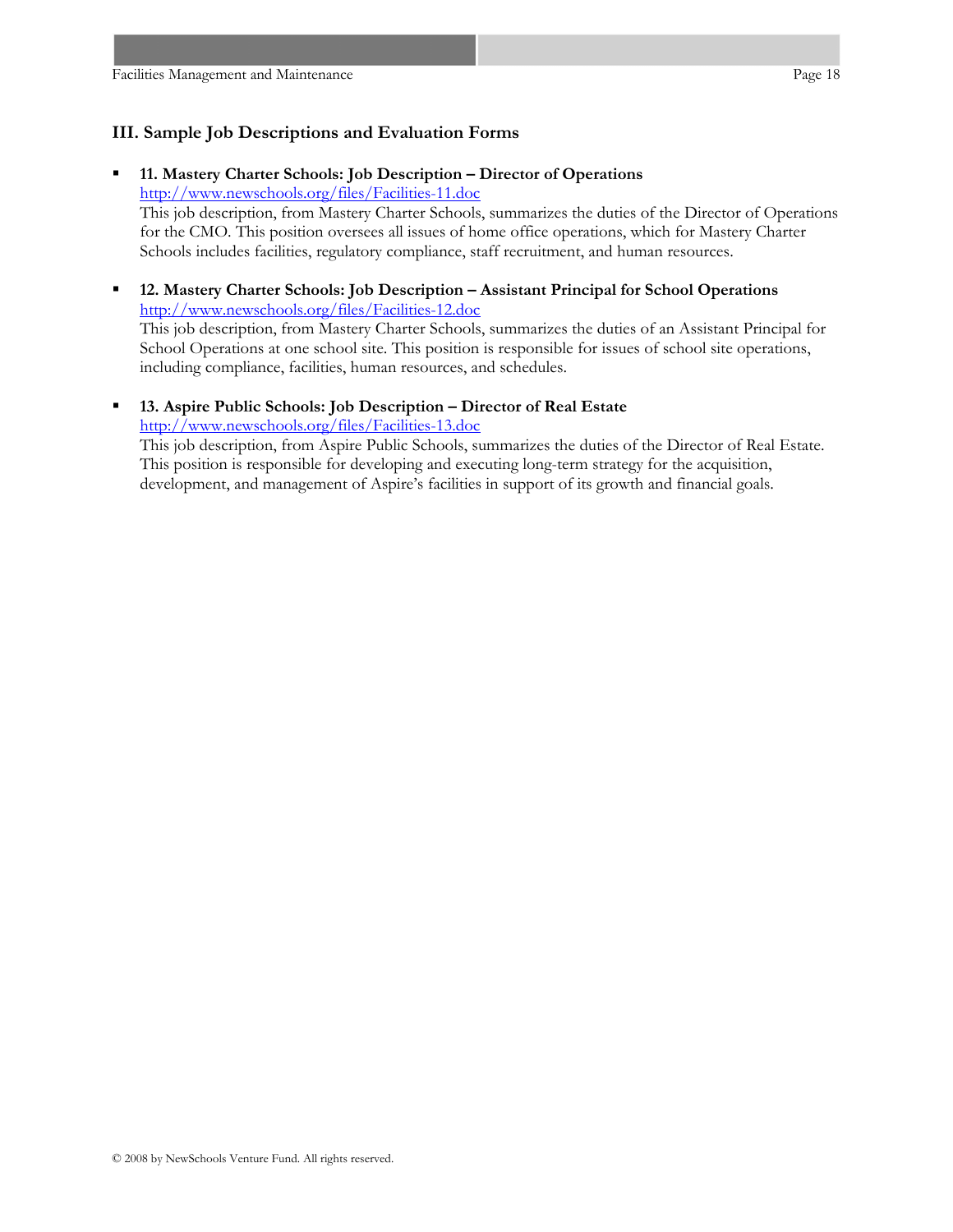#### **Appendix I: Analysis and comparison of facilities management and maintenance components at each CMO**

Aspire, Lighthouse, and Mastery have taken different approaches to developing facilities management and maintenance systems, leading to both similarities and distinctions among their current and planned approaches. The chart that follows describes and compares the ways that each of the three CMOs' currently addresses each component of facilities management and maintenance.

| Component                              | Aspire                                    | Lighthouse                                 | <b>Mastery</b>                                                                  |
|----------------------------------------|-------------------------------------------|--------------------------------------------|---------------------------------------------------------------------------------|
| Lease (or Use) Agreements              | The Home Office is responsible for        | All leases executed to-date by             | Mastery's unique partnership with PSD                                           |
|                                        | generating and negotiating all lease      | Lighthouse have been personally            | has led to a standard lease agreement                                           |
|                                        | terms and documents. School               | negotiated by the CEO and the Senior       | between the CMO and the school                                                  |
|                                        | principals are involved and consulted in  | Vice President, who is an experienced      | district for all schools Mastery                                                |
|                                        | lease negotiations only to the extent     | attorney, along with additional counsel    | modernizes and then occupies. A                                                 |
|                                        | necessary as determined by the Home       | when needed. <sup>2</sup> Lease terms, and | separate lease is executed for each                                             |
|                                        | Office. One example of principal          | responsibilities imbedded therein,         | school property; terms and conditions                                           |
|                                        | involvement is negotiating leases for     | determine what facilities management       | vary property-by-property, but not                                              |
|                                        | Catholic-Church owned properties.         | capacity the school will need and guide    | significantly. The terms of the                                                 |
|                                        |                                           | contracting out of property managers       | boilerplate lease agreement - spelling                                          |
|                                        | Aspire uses SchoolDude to manage          | and other facilities services providers.   | out district as landlord and Mastery as                                         |
|                                        | timely lease (and insurance) payments     |                                            | tenant responsibilities - inform design                                         |
|                                        | and to monitor lease, charter contract,   |                                            | and development of each facility                                                |
|                                        | or statutory code, compliance, or         |                                            | Mastery modernizes and subsequently                                             |
|                                        | operating requirements.                   |                                            | operates.                                                                       |
| <b>Cleaning and Janitorial</b>         | Aspire breaks down cleaning into two      | Except for landlord provided cleaning      |                                                                                 |
|                                        | categories: $(1)$ immediate – such things | services, Lighthouse contracts out         | Mastery contracts out cleaning and<br>janitorial services, though local schools |
|                                        | as routine spills that are taken care of  | custodial services and regular cleaning    | have the discretion to hire in-house                                            |
|                                        | by the on-site facilities manager; (2)    | to external providers (the foremost of     | staff to clean buildings.                                                       |
|                                        | regular daily cleaning, which are         | which, in due time, will be Lighthouse's   |                                                                                 |
|                                        | contracted out to local providers on a    | wholly-owned subsidiary, Lighthouse        |                                                                                 |
|                                        | school-by-school basis or on a multiple   | Facilities Management.)                    |                                                                                 |
|                                        | school basis in locales where Aspire      |                                            |                                                                                 |
|                                        | operates clusters of schools.             | As this study was being completed,         |                                                                                 |
|                                        |                                           | Lighthouse was in the process of           |                                                                                 |
|                                        | Aspire buys cleaning and other facilities | interviewing vendors for bulk purchase     |                                                                                 |
|                                        | supplies in bulk from a single            | of cleaning and other facilities supplies. |                                                                                 |
|                                        | contracted vendor.                        |                                            |                                                                                 |
| <b>Regularly Scheduled Maintenance</b> | Regular maintenance is (now or soon       | Lighthouse contracts out all routine       | Mastery schedules and contracts out all                                         |
|                                        | will be) scheduled using SchoolDude.      | maintenance - everything from              | regular and preventive maintenance on                                           |
|                                        | Principals (with the assistance of        | inspecting fire extinguishers, checking    | a school-by-school basis.                                                       |
|                                        | facilities managers) develop regular      | the levels of oil tanks, fixing shades or  |                                                                                 |

<span id="page-18-0"></span><sup>&</sup>lt;sup>2</sup> For example, leases placing responsibility on the tenant for tenant improvements, or otherwise requiring securing financing by the tenant, warrant the involvement of experienced legal counsel in reviewing, if not negotiating, lease terms and financing terms in tandem. Separate legal expertise may be needed to protect the multiple interests of a CMO for all aspects of acquiring, assuming responsibility for, and managing a facility. Lighthouse was the first CMO to tap into a charter school facilities financing bond bank established in Indianapolis. Bond counsel was retained to help make this very complicated transaction come to fruition.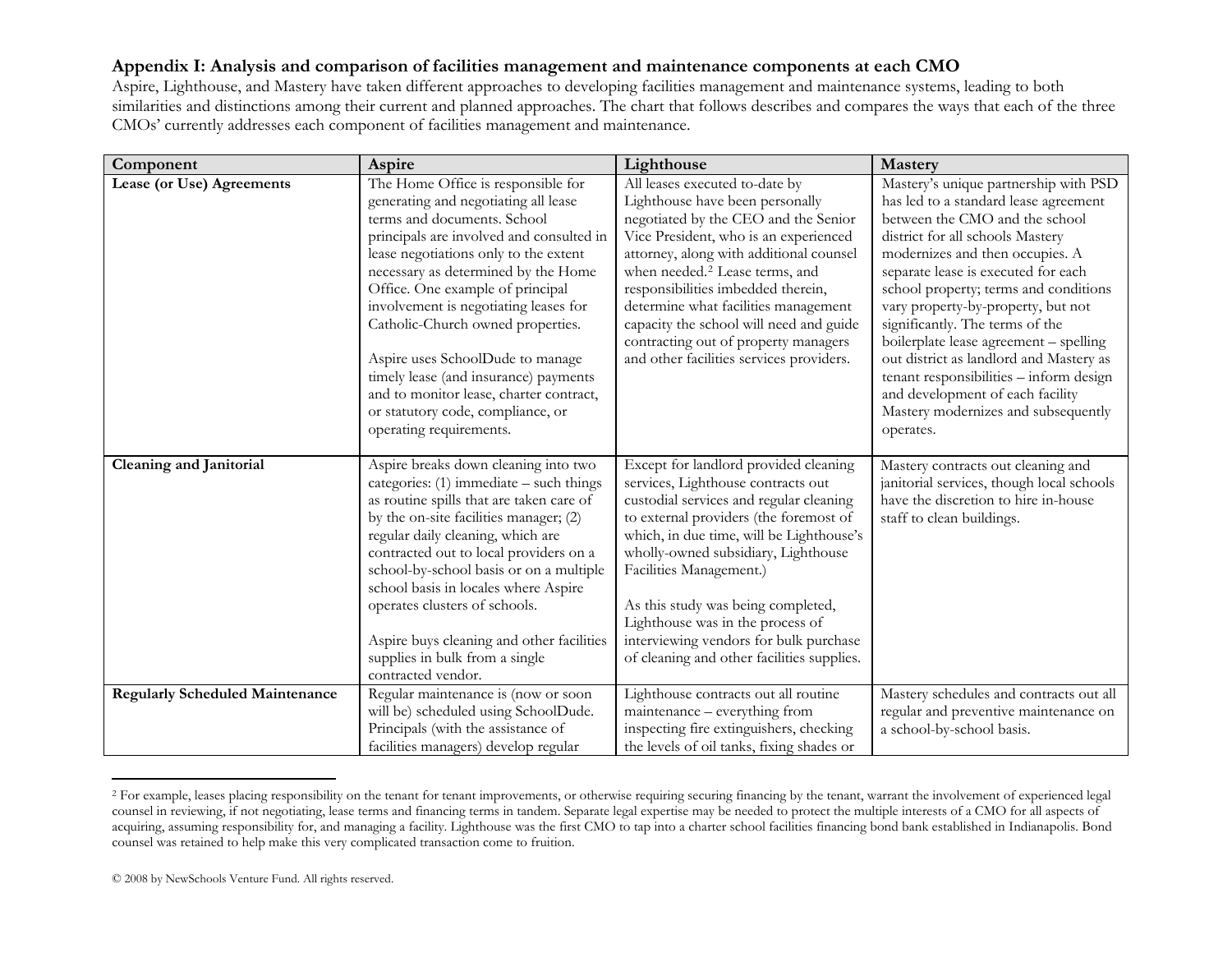|                                      | maintenance schedules - which vary        | pencil sharpeners - and preventive      |                                         |
|--------------------------------------|-------------------------------------------|-----------------------------------------|-----------------------------------------|
|                                      | building by building. Aspire is also      | maintenance, though both are            |                                         |
|                                      | moving toward scheduling all              | scheduled and negotiated on a school-   |                                         |
|                                      | preventive maintenance using the          | by-school basis.                        |                                         |
|                                      | SchoolDude Preventive Maintenance         |                                         |                                         |
|                                      | Program. Depending on the facility and    |                                         |                                         |
|                                      | the skills of a facility manager, regular |                                         |                                         |
|                                      | or minor preventive maintenance tasks     |                                         |                                         |
|                                      | are either performed by the on-site       |                                         |                                         |
|                                      | facilities manager, by a facilities       |                                         |                                         |
|                                      | manager sent from another Aspire          |                                         |                                         |
|                                      | school, or contracted out.                |                                         |                                         |
| Compliance Requirements - (For       | Aspire uses SchoolDude to manage          | Lighthouse performs regular six month   | Mastery has no AHERA plan. Mastery      |
| Example, Americans with              | ADA and other compliance                  | inspections in accordance with an       | has undoubtedly addressed and abated,   |
| Disabilities Act (ADA), Asbestos     | requirements. Aspire was unfamiliar       | AHERA plan developed for each           | if necessary, any potential asbestos    |
| <b>Hazard Emergency Abatement</b>    | with AHERA but will look into its         | school. The inspections, performed by   | hazards during the course of            |
| <b>Requirements (AHERA)</b>          | application to California and the         | independent contractors, and focus on   | modernizing facilities.                 |
| Inspection)                          | facilities it is operating. AHERA is a    | encapsulation in boiler rooms, tiles    |                                         |
|                                      | potential issue for all CMOs.             | anchored to floors, etc. If abatement   |                                         |
|                                      |                                           | needs arise, the contractor develops a  |                                         |
|                                      | Aspire uses SchoolDude to ensure          | work plan which is performed by         |                                         |
|                                      | Certificates of Occupancy are kept        | specialists or contracted maintenance   |                                         |
|                                      | current.                                  | providers, depending on the severity of |                                         |
|                                      |                                           | the situation.                          |                                         |
| <b>Emergency Repairs / Irregular</b> | All emergency and irregular repairs are   | All emergency and irregular repairs are | All emergency and irregular repairs are |
| maintenance                          | contracted out. Emergency needs are       | contracted out.                         | contracted out.                         |
|                                      | entered into SchoolDude and               |                                         |                                         |
|                                      | processed routinely. Each principal has   |                                         |                                         |
|                                      | emergency numbers for vendors that        |                                         |                                         |
|                                      | can perform emergency/immediate           |                                         |                                         |
|                                      | repair needs. After ordering such         |                                         |                                         |
|                                      | repairs, a principal posts scope of work  |                                         |                                         |
|                                      | details on SchoolDude.                    |                                         |                                         |
| Systems: Heating, Cooling,           | Aspire uses SchoolDude to monitor         | Lighthouse schedules and contracts out  | Mastery schedules and contracts out     |
| Electrical, IT                       | maintenance of systems. Facilities        | systems needs on a school-by-school     | systems needs, if and when such arise.  |
|                                      | managers change blower filters, for       | basis.                                  |                                         |
|                                      | example, but only one facility manager    |                                         |                                         |
|                                      | in Aspire's network has the skills to     |                                         |                                         |
|                                      | repair compressors. The "more             |                                         |                                         |
|                                      | complicated" systems require quarterly    |                                         |                                         |
|                                      | service and maintenance, which along      |                                         |                                         |
|                                      | with other necessary repairs, are bid     |                                         |                                         |
|                                      | and contracted out. IT needs, however,    |                                         |                                         |
|                                      | are handled by Aspire's Home Office       |                                         |                                         |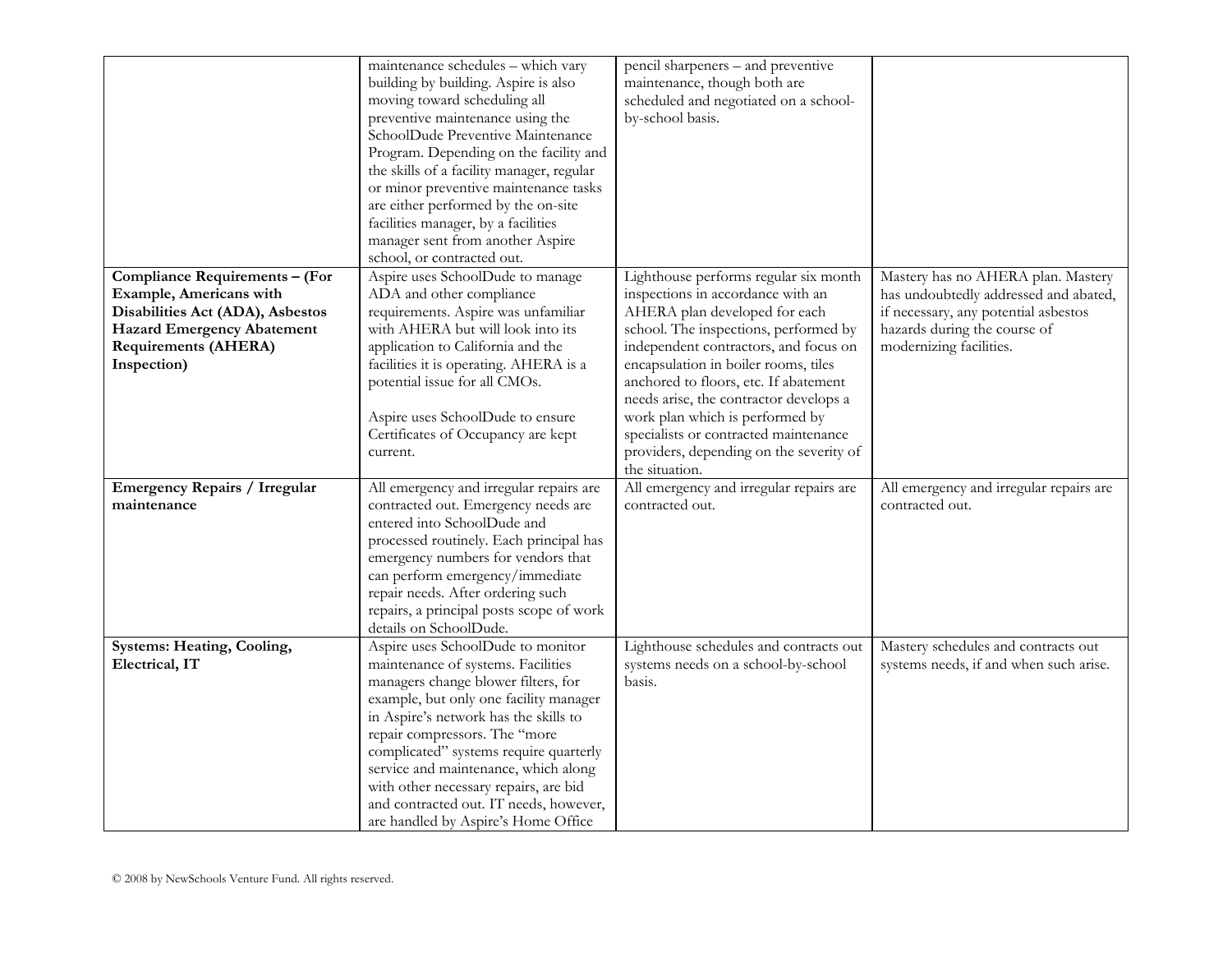|                                                                 | IT Department.                                                                                                                                                                                                                                                                                                                                                                                                                                                                                                                                                                                                                                                                                                                                                                                                                                                                                                                                                                |                                                                                                                                                                                                                                                                                                                                                                                                                                                                                              |                                                                                                                                                                                                                                                                                                                                                                                                                                                                                                                                                                                                           |
|-----------------------------------------------------------------|-------------------------------------------------------------------------------------------------------------------------------------------------------------------------------------------------------------------------------------------------------------------------------------------------------------------------------------------------------------------------------------------------------------------------------------------------------------------------------------------------------------------------------------------------------------------------------------------------------------------------------------------------------------------------------------------------------------------------------------------------------------------------------------------------------------------------------------------------------------------------------------------------------------------------------------------------------------------------------|----------------------------------------------------------------------------------------------------------------------------------------------------------------------------------------------------------------------------------------------------------------------------------------------------------------------------------------------------------------------------------------------------------------------------------------------------------------------------------------------|-----------------------------------------------------------------------------------------------------------------------------------------------------------------------------------------------------------------------------------------------------------------------------------------------------------------------------------------------------------------------------------------------------------------------------------------------------------------------------------------------------------------------------------------------------------------------------------------------------------|
| Utilities and<br>Effective/Sustainable/Cost-Saving<br>Practices | Aspire strives to put into place utilities-<br>related sustainable, cost saving<br>practices. For example, Aspire<br>requested and received from PG&E a<br>comprehensive energy audit, which<br>included recommended savings options<br>- one of which, replacing energy<br>inefficient light bulbs, was<br>implemented and has cut energy costs<br>annually by 8% to 10%.                                                                                                                                                                                                                                                                                                                                                                                                                                                                                                                                                                                                    | Lighthouse, a it builds the<br>infrastructure and capacity of LFM,<br>and takes down and develops new<br>school properties through school and<br>site-specific LLCs, is cognizant of the<br>importance of investing up front in the<br>most cost effective energy systems in<br>order to hold down or reduce utilities<br>costs over the longer-term, and avoid<br>or delay expensive retrofits.                                                                                             | Mastery's approach to modernizing<br>facilities has emphasized installing<br>energy efficient systems as a design<br>principle to lower (or control) utilities<br>costs.                                                                                                                                                                                                                                                                                                                                                                                                                                  |
| Insurance                                                       | Aspire procures facilities and<br>comprehensive liability insurance<br>through the California Charter School<br>Association (CCSA), which has<br>negotiated group rates for its member<br>schools and CMOs at reduced costs.<br>Coverage per school differs depending<br>on the type of facility, lease or<br>ownership status, and charter contract<br>requirements. For example, the three<br>facilities Aspire owns require fire and<br>catastrophic coverage, a key element of<br>which is earthquake protection. For<br>leased facilities, insurance requirements<br>and responsibilities are spelled out by<br>the terms of the lease. CCSA also<br>performs operations and physical plant<br>audits for its member schools,<br>including Aspire. According to Aspire<br>officials, these audits identify corrective<br>actions that can or should be taken in<br>physical plant maintenance and plant<br>operations that can avoid lawsuits or<br>cut operating costs. | Lighthouse's insurance needs and<br>requirements are different site-by-site<br>and depend on the charter contract<br>(and statutory requirements) and<br>specific lease terms. Lighthouse<br>engages in ongoing reviews of<br>insurance packages, coverage, and<br>pricing by a wide variety of vendors,<br>because few companies issue full and<br>comprehensive policies for all the<br>insurance needs of charter schools.<br>Lighthouse bids out and shops around<br>insurance coverage. | Mastery has a group coverage<br>insurance policy for its schools, though<br>each school is allocated and directly<br>pays the costs for its specific coverage.<br>The CMO Chief Operations and<br>Financial Officer determines all<br>insurance requirements and execute<br>contracts for coverage. All insurance<br>related responsibilities reside at the<br>CMO level. Mastery feels that<br>insurance is too esoteric to involve<br>school leaders, though Mastery<br>otherwise strives to place ongoing<br>facilities management decision making<br>responsibility at the school principal<br>level. |
| Safety & Security                                               | Aspire has a school safety plan in place<br>for every school it operates, in                                                                                                                                                                                                                                                                                                                                                                                                                                                                                                                                                                                                                                                                                                                                                                                                                                                                                                  | Lighthouse, like Aspire, has a school<br>safety plan in place for every school it                                                                                                                                                                                                                                                                                                                                                                                                            | Mastery also has a school safety plan in<br>place for every school it operates.,                                                                                                                                                                                                                                                                                                                                                                                                                                                                                                                          |
|                                                                 | accordance with requirements for all<br>schools receiving federal funds under                                                                                                                                                                                                                                                                                                                                                                                                                                                                                                                                                                                                                                                                                                                                                                                                                                                                                                 | operates. Responsibility for reviewing<br>school safety plans is shared between                                                                                                                                                                                                                                                                                                                                                                                                              | Responsibility for reviewing school<br>safety plans is shared between the                                                                                                                                                                                                                                                                                                                                                                                                                                                                                                                                 |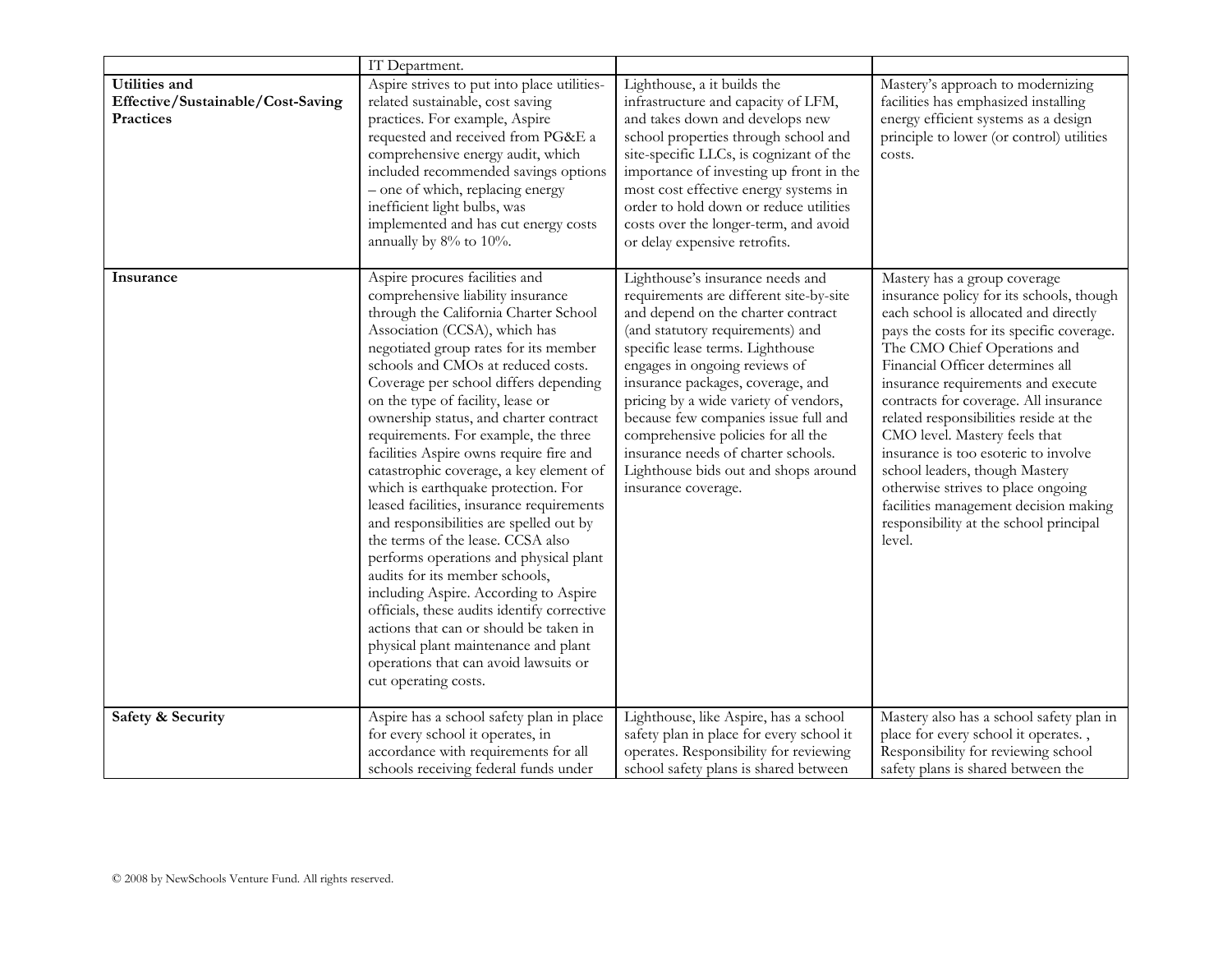|                    | the Safe and Drug Free Schools and        | the leadership at the school site and the | leadership at the school site and the    |
|--------------------|-------------------------------------------|-------------------------------------------|------------------------------------------|
|                    | Communities Act. <sup>3</sup>             | CMO Leadership Team levels,               | CMO.                                     |
|                    |                                           |                                           |                                          |
|                    |                                           | respectively, though the Corporate        |                                          |
|                    | Responsibility for reviewing school       | Office.                                   | Mastery has an unequivocal philosophy    |
|                    | safety plans is shared between the        |                                           | about security: guards inside a school   |
|                    | leadership at the school site and the     | Lighthouse-operated schools have          | would be an acknowledgement of           |
|                    | Home Office. The Home Office is           | many of the same security related         | failure. Mastery schools also do not     |
|                    | ultimately responsible for ensuring that  | characteristics as Aspire schools. Some   | screen entering students or use metal    |
|                    | an up-to-date plan is maintained for      | Lighthouse schools have security          | detectors. Mastery's design provides for |
|                    | each site. Aspire manages these reviews   | guards - provided by the landlord         | hiring a dean for every 100 students.    |
|                    | using SchoolDude.                         | school district, by the commercial        | Deans are responsible for building       |
|                    |                                           | landlord, or contracted out directly by   | individuals relationships with each      |
|                    | Aspire does not have security guards      | Lighthouse and individual schools.        | student assigned to them. They deal      |
|                    | inside schools during the instructional   | Security related needs, including         | directly with discipline issues and work |
|                    | day, but campuses are guarded at night.   | personnel, are determined largely at the  | with social workers to provide           |
|                    | During the day, campuses are closed;      | local school level, though off budget     | appropriate supports and counseling to   |
|                    | all doors and means of egress other       | needs must be approved at the             | students. The deans meet and greet       |
|                    | than emergency exits are locked from      | Regional level.                           | students at the school's entrance each   |
|                    | the inside; campuses are configured so    |                                           | morning. Mastery believes that the best  |
|                    | that visitors or persons coming on        |                                           | way to keep schools secure is to model   |
|                    | school grounds must report to the         |                                           | responsible behavior and work with the   |
|                    | main office. Screening and use of metal   |                                           | surrounding community to make            |
|                    |                                           |                                           |                                          |
|                    | detectors vary school-by-school.          |                                           | schools safe harbors.                    |
|                    |                                           |                                           |                                          |
| Service agreements | Responsibility for managing and           | Responsibility for managing and           | Responsibility for managing and          |
|                    | scheduling ongoing service agreements     | scheduling ongoing service agreements     | scheduling ongoing service agreements    |
|                    | (i.e., maintenance and servicing HVAC     | rests with the Management Leadership      | is carried out at the CMO level. Copies  |
|                    | systems and equipment, maintaining        | Team, and is coordinated with school      | of all service agreements are on file at |
|                    | septic pumps, regularly replacing air     | principals. Copies of all service         | the CMO Office and at each school        |
|                    | filters etc.) rests with the Home Office, | agreements are on file at the Corporate   | site.                                    |
|                    | though is coordinated through             | Office and at each school site.           |                                          |
|                    | Regional Directors by Aspire. Service     |                                           |                                          |
|                    | agreements for Aspire schools can be      |                                           |                                          |
|                    | accessed by school principals and         |                                           |                                          |
|                    | facilities managers via SchoolDude.       |                                           |                                          |

<span id="page-21-0"></span> $3$  These plans address fire drills, lockdowns, and emergency situations warranting evacuation or school shutdown. The plans include contact information for the parents or guardians of each student and the name(s) of the adult(s) responsible for picking up a student in the event of an emergency. As a derivative of the plan, each school maintains emergency survival kits that would allow schools to keep all students in the building and take care of them for a limited number of days, if need be.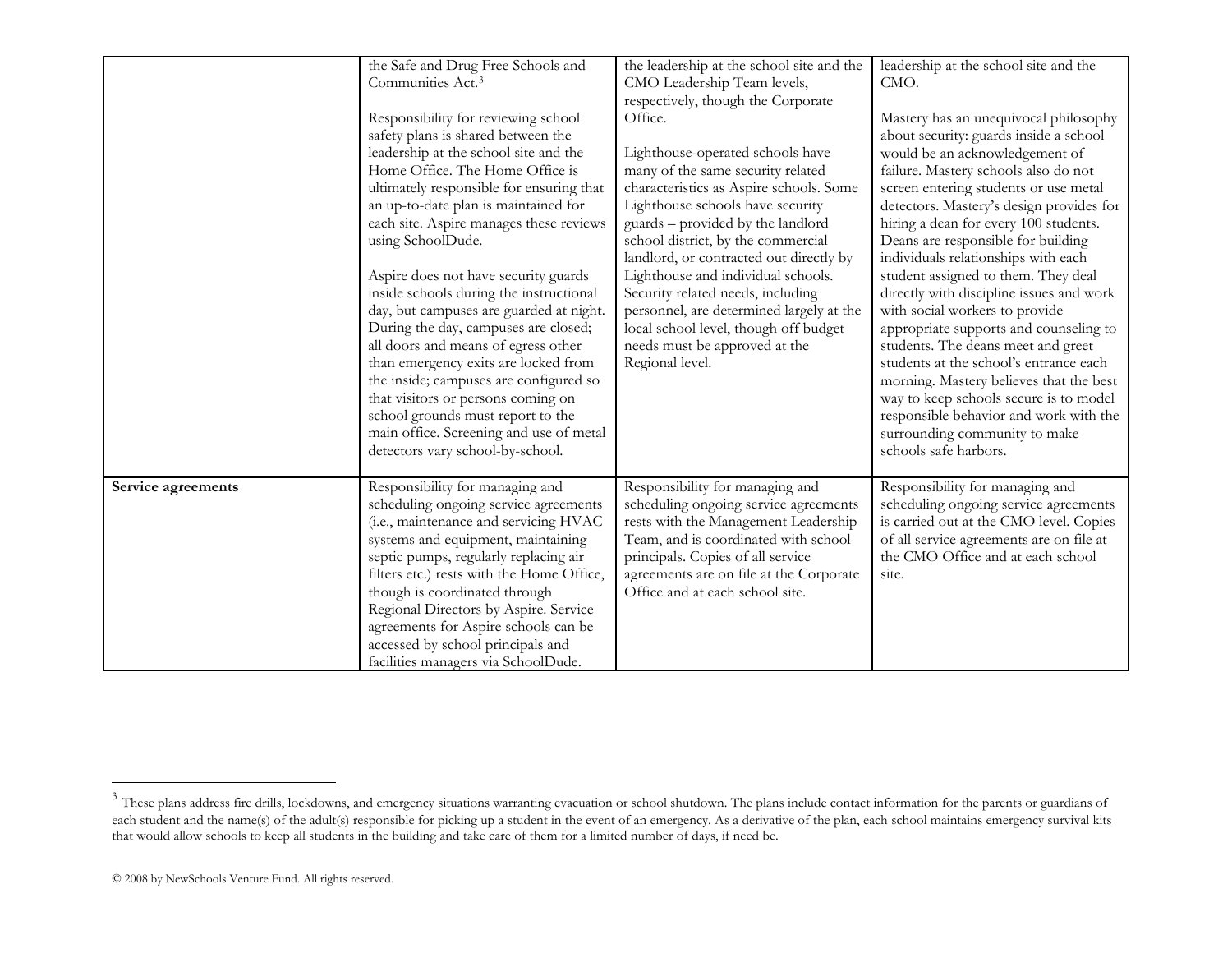#### **Appendix II: Mastery Charter Schools: School Operations Walkthrough Checklist**

This document, from Mastery Charter Schools, offers a comprehensive checklist for school operations. Areas addressed include: customer service, custodial, facilities, finances, information technology, human resources, purchasing and security.



## **School Operations Walkthrough Checklist**

Name of School

**Review Date** 

**Reviewer** 

| Category/Item | $5 =$ Exceeds Standard<br>$4 =$ Above Standard<br>$3 = Standard$<br>$2 =$ Below Standard<br>$1 = \text{Inadequate}$ | Comment |
|---------------|---------------------------------------------------------------------------------------------------------------------|---------|
|               |                                                                                                                     |         |

#### **Customer Service**

Staff are attentive to student, parent, guest and other staff requests/needs

#### **Custodial/Cleaning**

Outside of building is clean and free of litter

Hallways are clean, free of litter, graffiti and dirt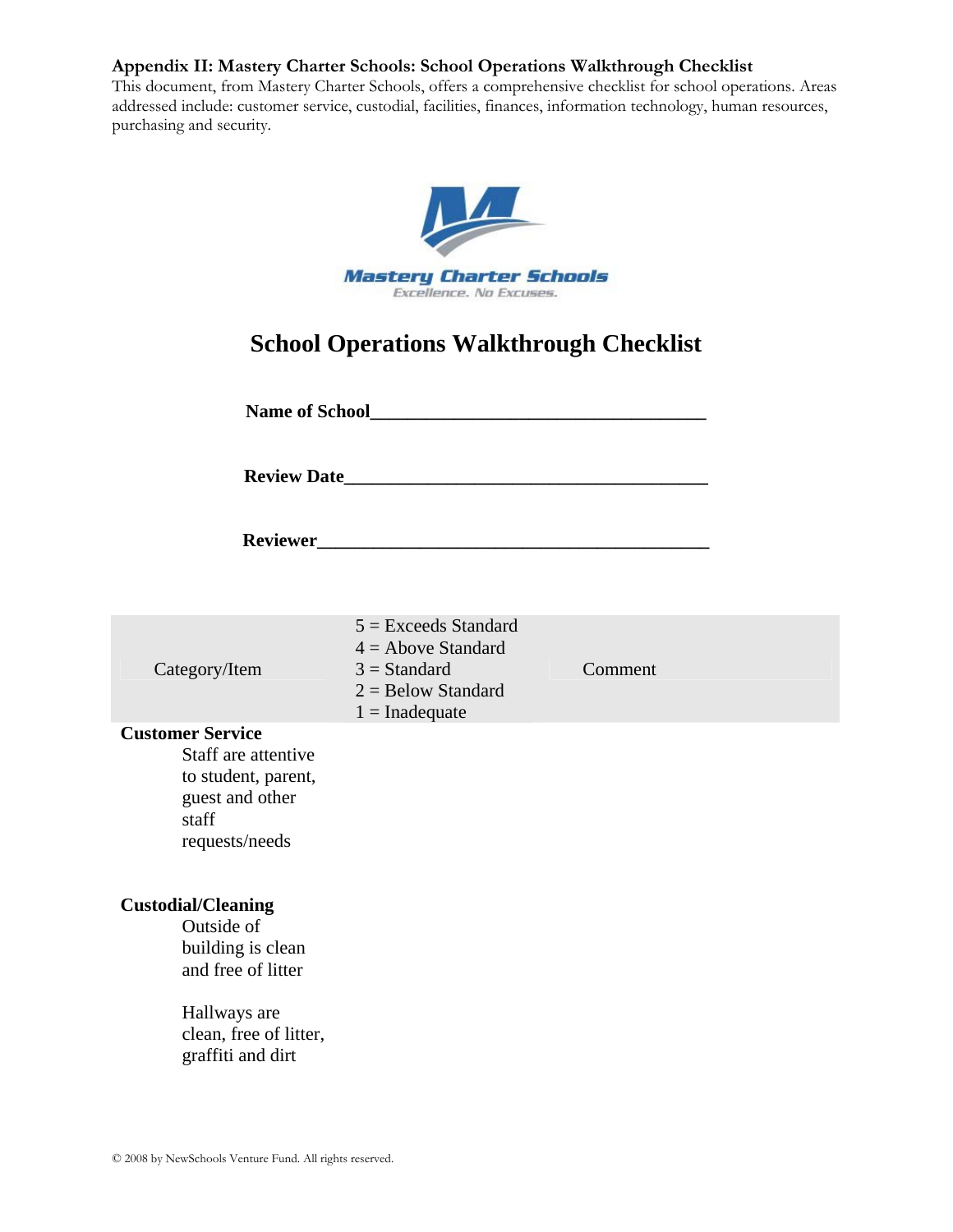| Category/Item     |                                                                                                                                                                               | $5 =$ Exceeds Standard<br>$4 =$ Above Standard<br>$3 = Standard$<br>$2 =$ Below Standard | Comment |
|-------------------|-------------------------------------------------------------------------------------------------------------------------------------------------------------------------------|------------------------------------------------------------------------------------------|---------|
|                   | Bathrooms are<br>clean, fully<br>stocked and in<br>working order<br>Classrooms are<br>clean and orderly                                                                       | $1 = \text{Inadequate}$                                                                  |         |
| <b>Facilities</b> | All building<br>furniture and<br>equipment is in<br>working order and<br>well maintained<br>Bathrooms are in<br>working order<br>All lighting is in<br>working order          |                                                                                          |         |
| damage            | All building<br>systems are<br>functional and<br>working at<br>appropriate<br>efficiency<br>Ceilings, walls,<br>floors and doors<br>are functional and<br>display no signs of |                                                                                          |         |
| <b>Finance</b>    | Budget is tracked                                                                                                                                                             |                                                                                          |         |
|                   | and staff is aware<br>of financial<br>position of school<br>Budget is within<br>spending<br>parameters and<br>over spending is<br>documented                                  |                                                                                          |         |

Payroll files are

accurate, neatly maintained and all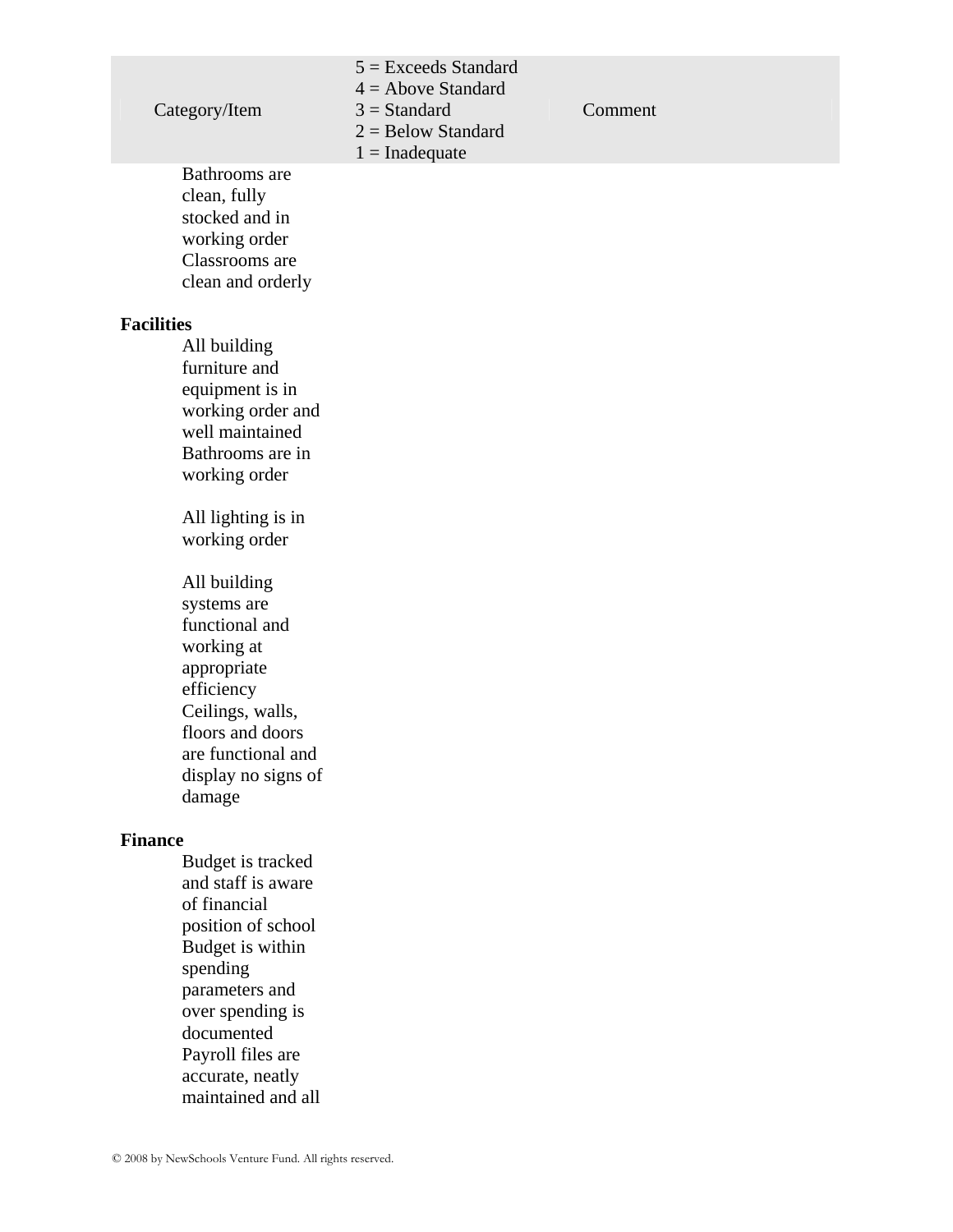|                                                                                                                                                                                                                                                                                                                                                                                                         | $5 =$ Exceeds Standard<br>$4 =$ Above Standard                    |         |
|---------------------------------------------------------------------------------------------------------------------------------------------------------------------------------------------------------------------------------------------------------------------------------------------------------------------------------------------------------------------------------------------------------|-------------------------------------------------------------------|---------|
| Category/Item                                                                                                                                                                                                                                                                                                                                                                                           | $3 = Standard$<br>$2 =$ Below Standard<br>$1 = \text{Inadequate}$ | Comment |
| backup is<br>documented<br>Petty cash is<br>tracked and back<br>up for<br>expenditures is<br>accurately filed<br>Tokens are safely<br>locked and all cash<br>and inventory is<br>accounted for<br><b>Student activities</b><br>accounts are<br>tracked and<br>backup exists for<br>deposits/spending                                                                                                    |                                                                   |         |
| <b>Information Technology</b>                                                                                                                                                                                                                                                                                                                                                                           | (shared responsibility<br>w/IT Department)                        |         |
| Computers,<br>servers,<br>peripherals and<br>phones are all<br>functional and in<br>use<br>Uptime of network<br>and phone system<br>is at 95% or better<br>Technology is<br>being used for<br>appropriate<br>purposes<br>Software systems<br>are up to date,<br>appropriately<br>licensed and fully<br>functional<br>Technology is well<br>cared for and<br>neatly used in<br>offices and<br>classrooms |                                                                   |         |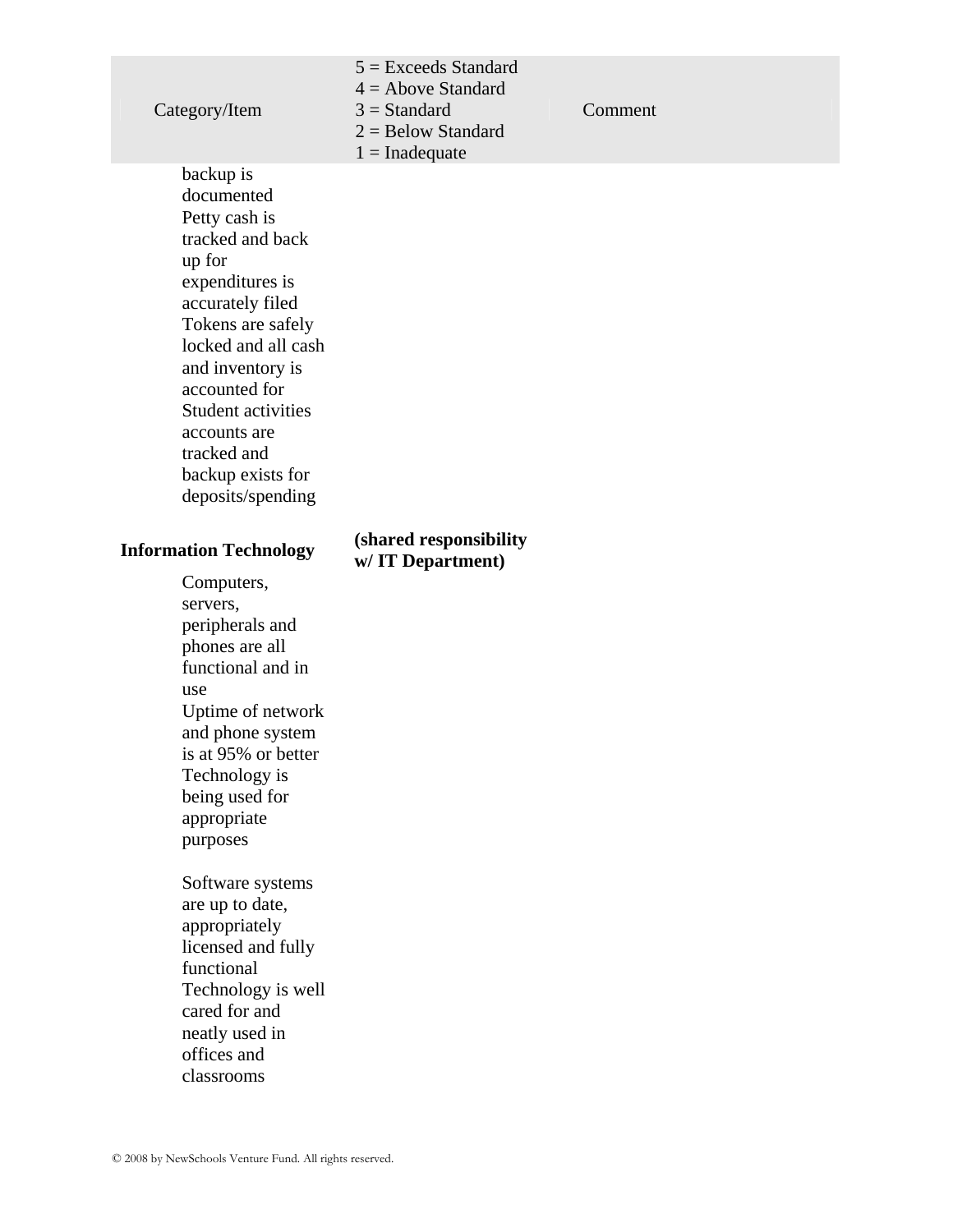|               | $5 =$ Exceeds Standard                                           |         |
|---------------|------------------------------------------------------------------|---------|
|               | $4 =$ Above Standard                                             |         |
| Category/Item | $3 = Standard$<br>$2 =$ Below Standard<br>$1 = \text{Indequate}$ | Comment |
|               |                                                                  |         |

### **Human Resources (shared responsibility**

**w/ CMO)** 

Documentation for staff is current and shared with CMO HR policies and procedures are accurately followed at all times Teacher certifications are up to date and on file with school All classrooms are staffed by appropriate personnel at all times

#### **Purchasing**

Purchasing procedures are accurately followed and documented POs are in order, up to date and filed with invoice and receiving receipt Purchasing is done cost effectively and with a focus on student achievement

#### **Security**

Security system is functional and in use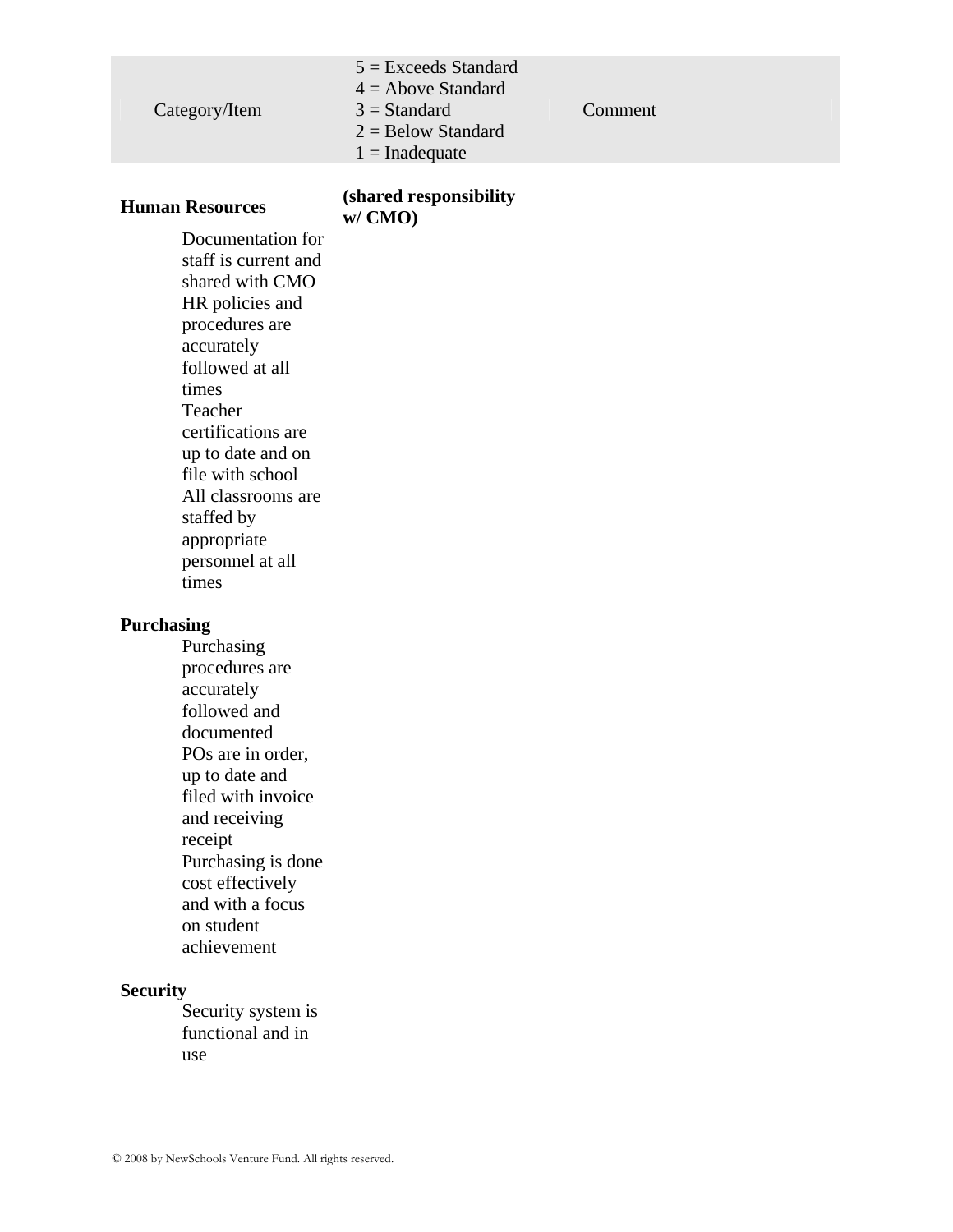|                  | $5 =$ Exceeds Standard<br>$4 =$ Above Standard                    |         |  |  |  |
|------------------|-------------------------------------------------------------------|---------|--|--|--|
| Category/Item    | $3 = Standard$<br>$2 =$ Below Standard<br>$1 = \text{Inadequate}$ | Comment |  |  |  |
| Building appears |                                                                   |         |  |  |  |

secure in all aspects

All students and staff are wearing Mastery identification

### **Overall Impression**

Overall impression of walkthrough

Total Score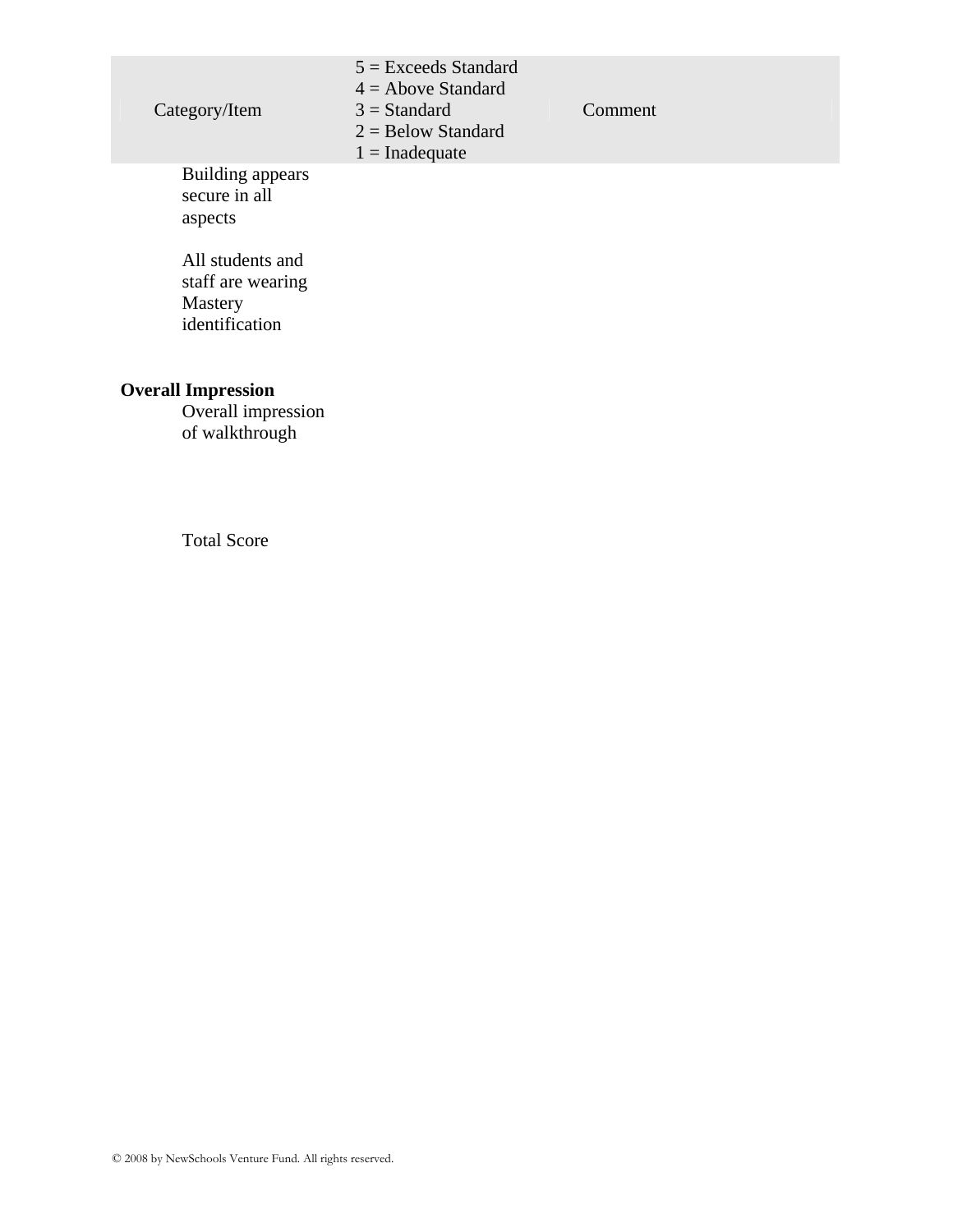#### **Appendix III: Aspire Public Schools: Job Description: Manager of Facilities Plant Operations (now called the Director of Property Management)**

This job description, from Aspire Public Schools, summarizes the duties of the Manager of Facilities Plant Operations. This position is responsible for the facilities needs at all of Aspire's school sites. Duties include supervising ongoing maintenance, vendor contracts, and capital improvements.

#### **Title: MANAGER, FACILITIES PLANT OPERATIONS**

#### **Department: Operations**

#### **Reporting to: Director of Real Estate**

#### **GENERAL SUMMARY**:

Develop and implement a long term strategy for the efficient operation of a safe learning environment for all of Aspire's school to support the organizations growth and financial goals. The DFO, is to be responsive to the facilities needs of each Principal. The DFO is also responsible for the oversight of facilities operation and physical condition within the approved budget of each facility. The DFO must assure the highest possible standards of building maintenance, cleanliness and safety. Uphold the mission and values established by Aspire Public Schools.

#### **ESSENTIAL DUTIES AND RESPONSIBILITIES:**

1. Develop and implement plans and procedures covering building cleaning operations.

2. Evaluate service contracts for cleaning supplies and maintenance service.

3. Assist principals in evaluating the selection of the onsite facilities managers.

4. Develop and implement plans and procedures for preventive maintenance of facilities' systems.

5. Develop programs for corrective action and reduction of any waste or unnecessary costs.

6. Develop building safety and fire procedures and training programs.

7. Establish and maintain building security procedures with input from individual school principals

8. Oversee major capital improvements: Coordinate planning with architect, obtain competitive bids, obtain required permits, coordinate and supervise for satisfactory job completion, obtain certificates of liability insurance lien waivers and obtain certificates of occupancy.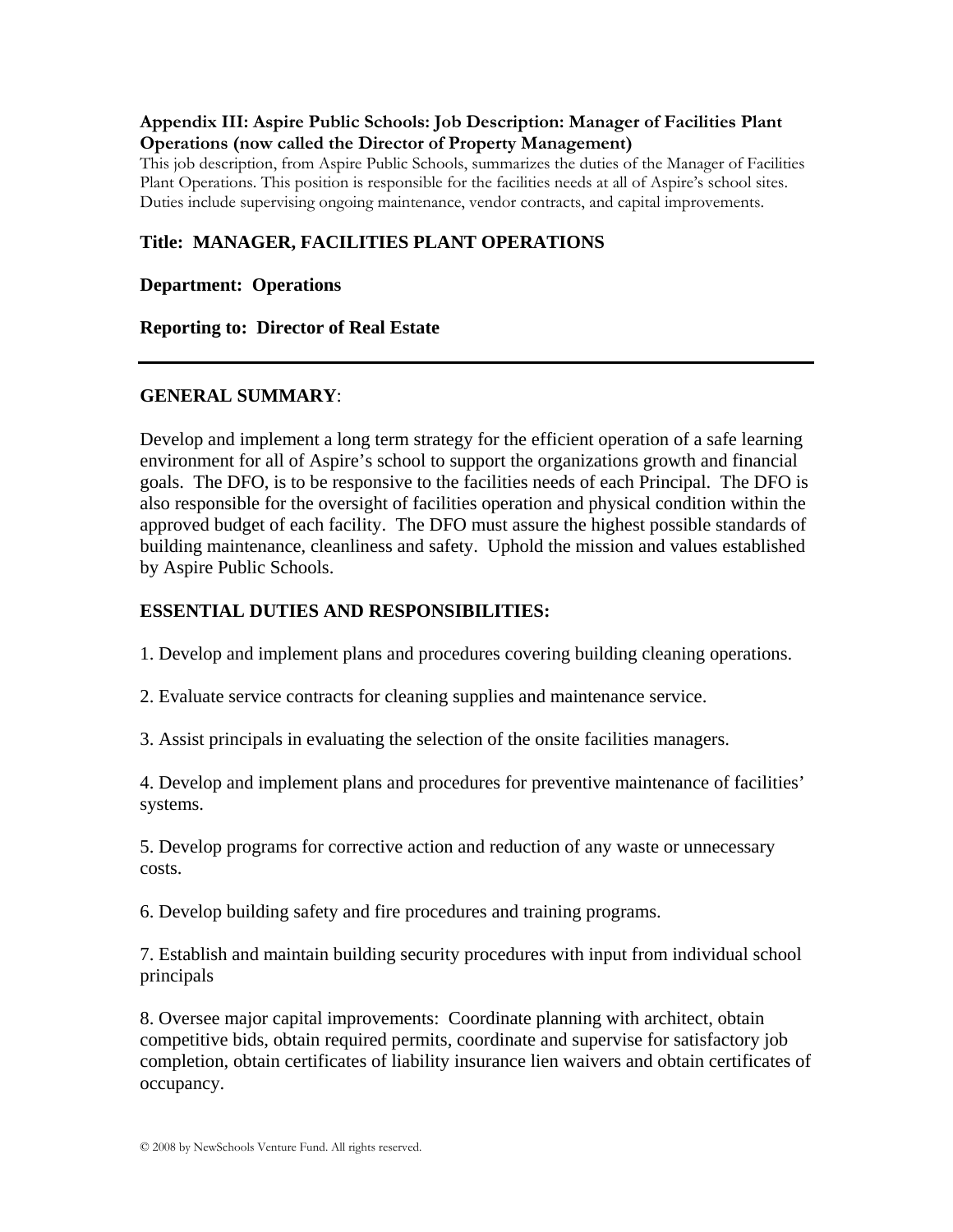9. Develop and implement plans and procedures for the operation and maintenance of playgrounds, playground equipment and surface parking areas.

10. Oversee the School Dude Facilities Maintenance Program.

11. Train Facilities Managers, Principals, Teachers and Office Managers on SchoolDude.

- 12. Maintain files relating to:
	- a. SchoolDude
	- b. Vendors for each facility
	- c. Trade Contractors for each facility.
	- d. Monthly Status Reports
	- e. Preventive Maintenance Schedules
	- f. Facility Site Plans
	- g. Facility Floor Plans
	- h. Facility Building Plans
	- i. Service Requests
	- j. Purchase Orders
- 13. Implement other directives as may be given by the Director of Real Estate.

#### **QUALIFICATIONS**

- o Degree from four-year college or university (or related experience).
- o Minimum of 3-5 years of Facilities or Property Management experience.
- o Computer literacy.
- o Proficient in Microsoft Office.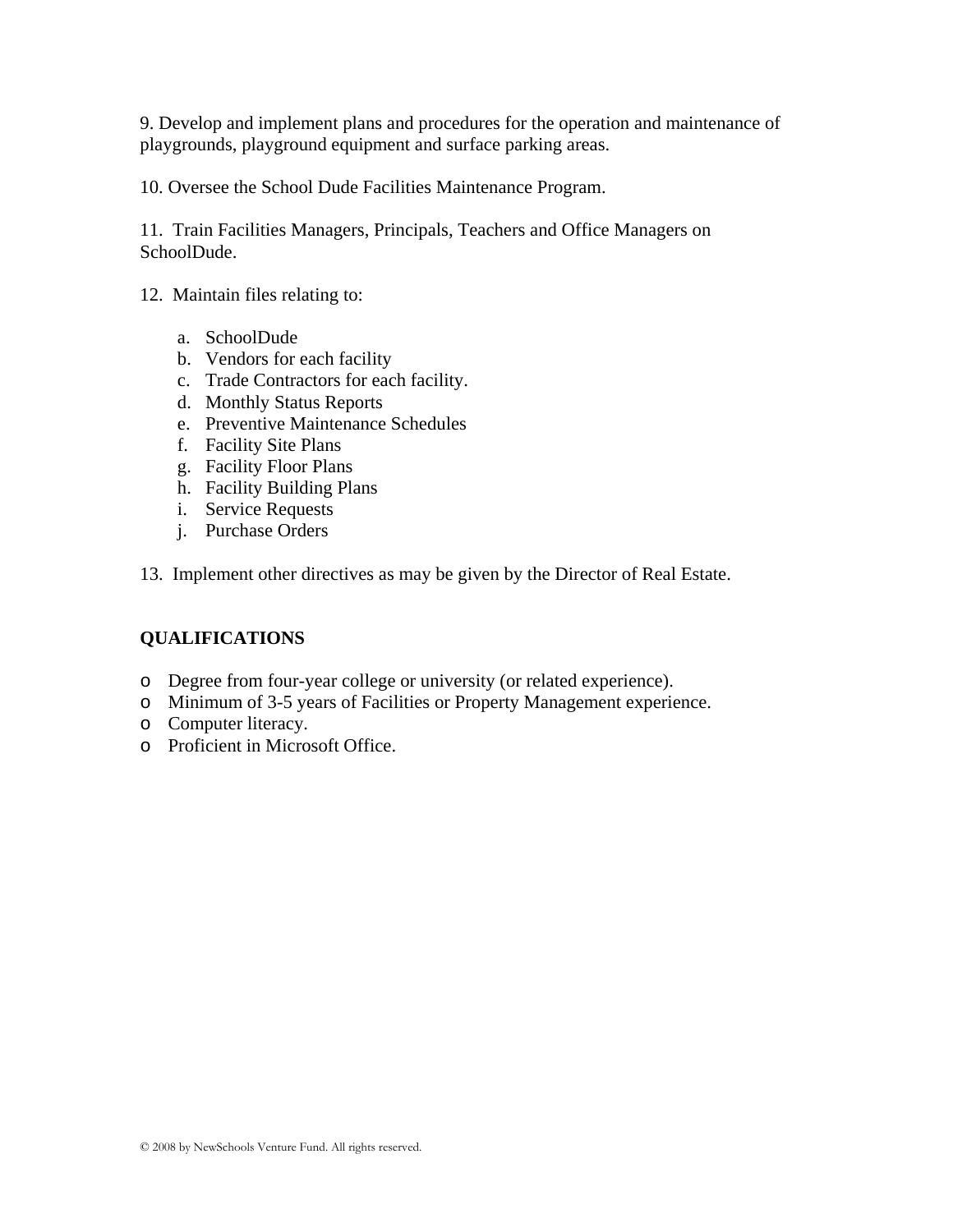### **Appendix IV: Aspire Public Schools: Building Manager Evaluation**

This one-page evaluation form, from Aspire Public Schools, is designed to help supervisors evaluate the job performance of their building managers. The performance review is separated into six categories: cleaning, maintenance, building management, professionalism, team performance, and Aspire values.

| <b>Bldg Manager:</b><br>Evaluator:<br>Date:                                                     |  |                    |  |                                   |
|-------------------------------------------------------------------------------------------------|--|--------------------|--|-----------------------------------|
| <b>Aspire Public Schools Building Manager Evaluation</b>                                        |  |                    |  |                                   |
| Criteria                                                                                        |  | <b>Score (1-4)</b> |  | <b>Comments &amp; Suggestions</b> |
| 1. Cleaning                                                                                     |  |                    |  |                                   |
| • Cleans interior rooms efficiently and completely                                              |  |                    |  |                                   |
| • Sets up and cleans up multi-purpose room efficiently<br>and completely before and after meals |  |                    |  |                                   |
| • Maintains litter-free and orderly grounds and exterior                                        |  |                    |  |                                   |
| • Respond quickly and appropriately to emergency<br>cleanups during the day                     |  |                    |  |                                   |
| 2. Maintenance                                                                                  |  |                    |  |                                   |
| • Completes routine maintenance proactively and as<br>requested in a timely manner              |  |                    |  |                                   |
| • Proactively identifies and addresses safety and security<br>hazards and major repair needs    |  |                    |  |                                   |
| 3. Building Management                                                                          |  |                    |  |                                   |
| • Works in a well-coordinated way with night cleaning<br>service and other vendors              |  |                    |  |                                   |
| • Office and storage areas are well maintained and<br>orderly                                   |  |                    |  |                                   |
| • Works with staff to ensure building is secure                                                 |  |                    |  |                                   |
| • Orders appropriate building supplies in a timely<br>manner                                    |  |                    |  |                                   |
| 4. Professionalism                                                                              |  |                    |  |                                   |
| • Interacts in professional way with students, teachers,<br>parents and visitors                |  |                    |  |                                   |
| • Makes good decisions                                                                          |  |                    |  |                                   |
| • Demonstrates initiative and follow-through                                                    |  |                    |  |                                   |
| • Manages time effectively                                                                      |  |                    |  |                                   |
| • Has good attendance record                                                                    |  |                    |  |                                   |
| 5. Team performance                                                                             |  |                    |  |                                   |
| • Works effectively with other Aspire team members                                              |  |                    |  |                                   |
| • Is willing to take on new and challenging<br>responsibilities                                 |  |                    |  |                                   |
| <b>6. Aspire Values</b>                                                                         |  |                    |  |                                   |
| • Collective responsibility: Holds self accountable for<br>own actions, decisions and results   |  |                    |  |                                   |
| • Quality: committed to excellence and continually<br>improves in a disciplined way             |  |                    |  |                                   |
| • Customer service: serves internal and external<br>customers                                   |  |                    |  |                                   |
| • Purposefulness: focused on Aspire's goals & priorities                                        |  |                    |  |                                   |